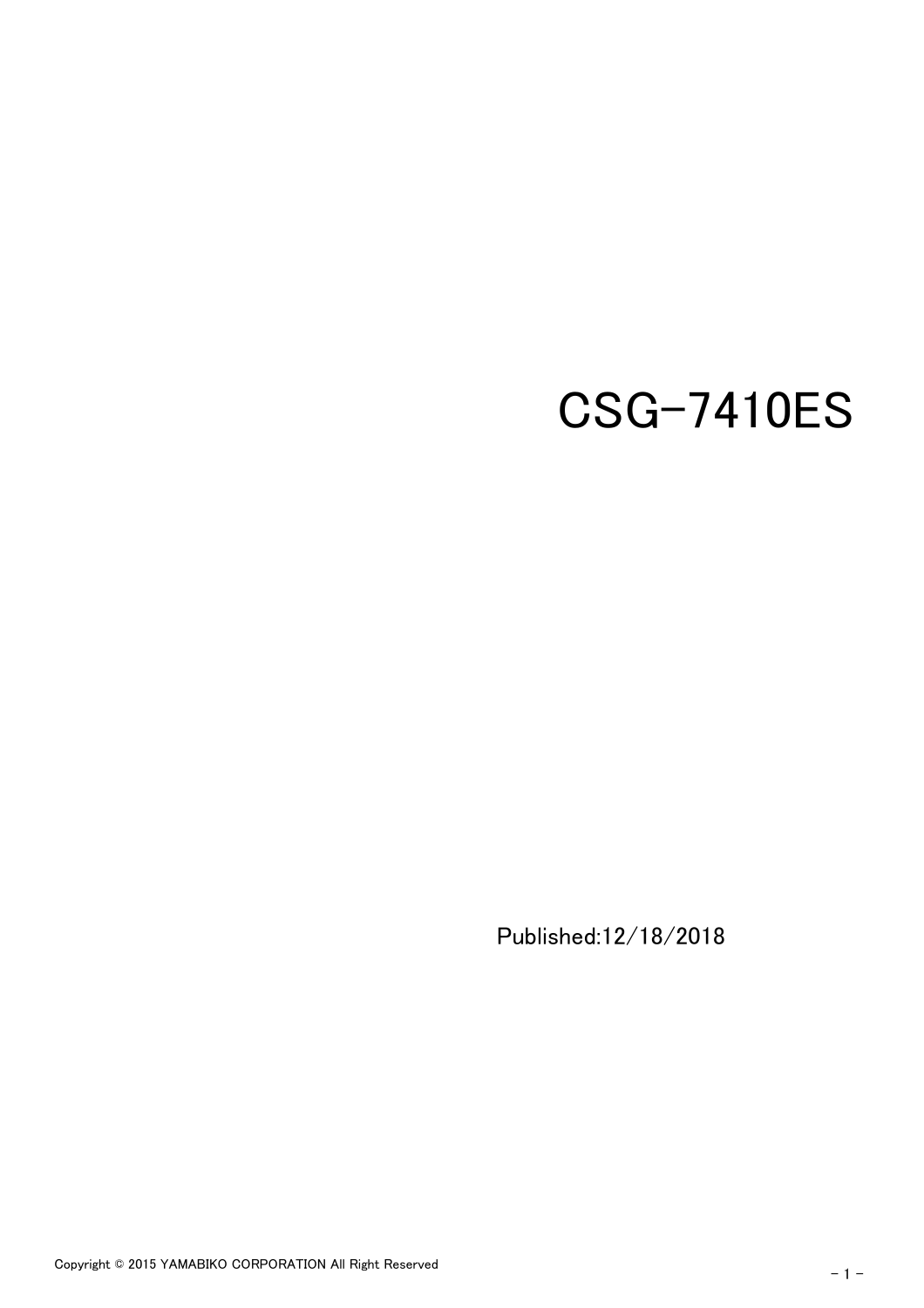# TABLE OF CONTENTS

| 5  |
|----|
|    |
|    |
|    |
| 13 |
| 15 |
|    |
| 21 |
| 23 |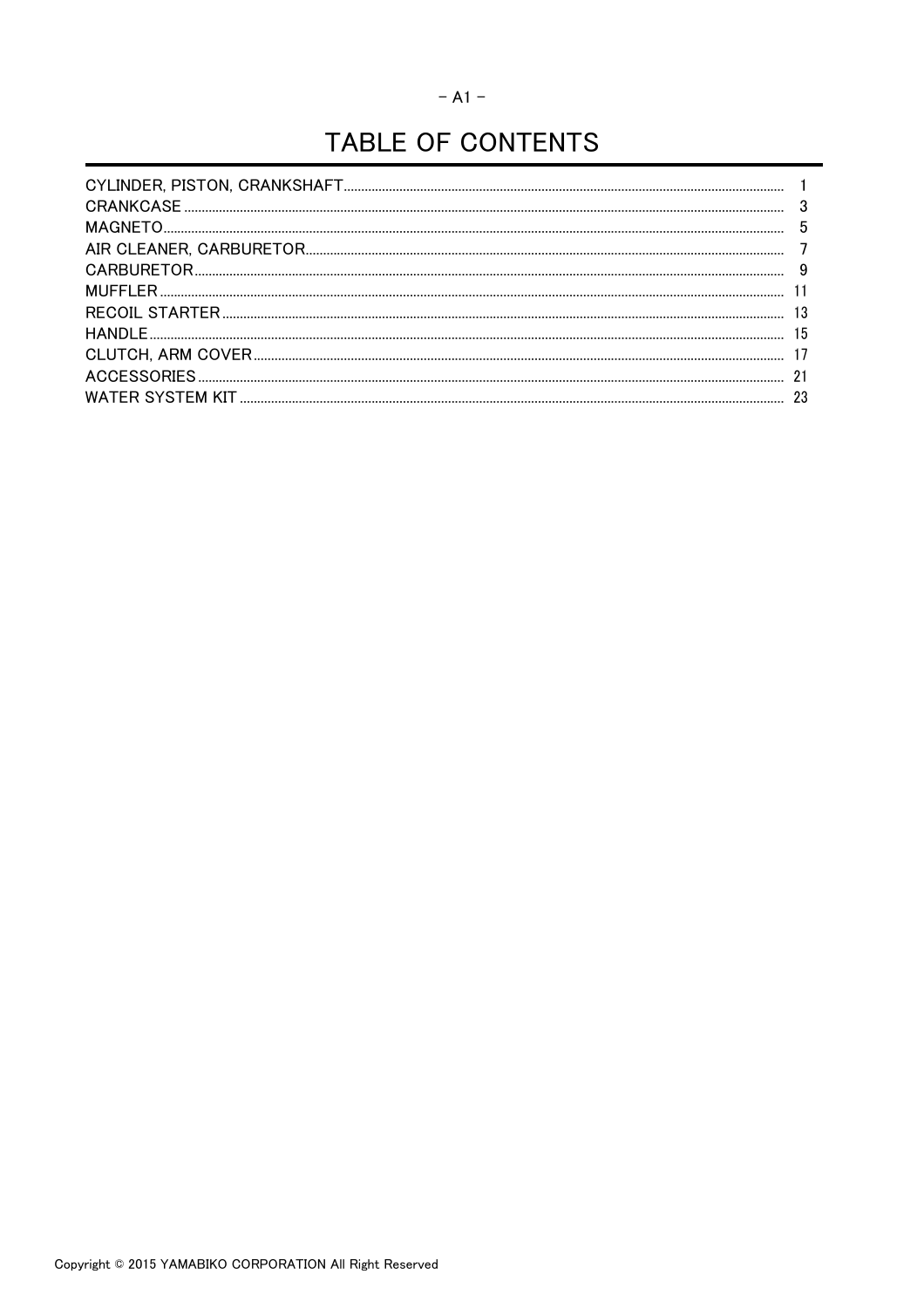# <span id="page-2-0"></span>CYLINDER, PISTON, CRANKSHAFT

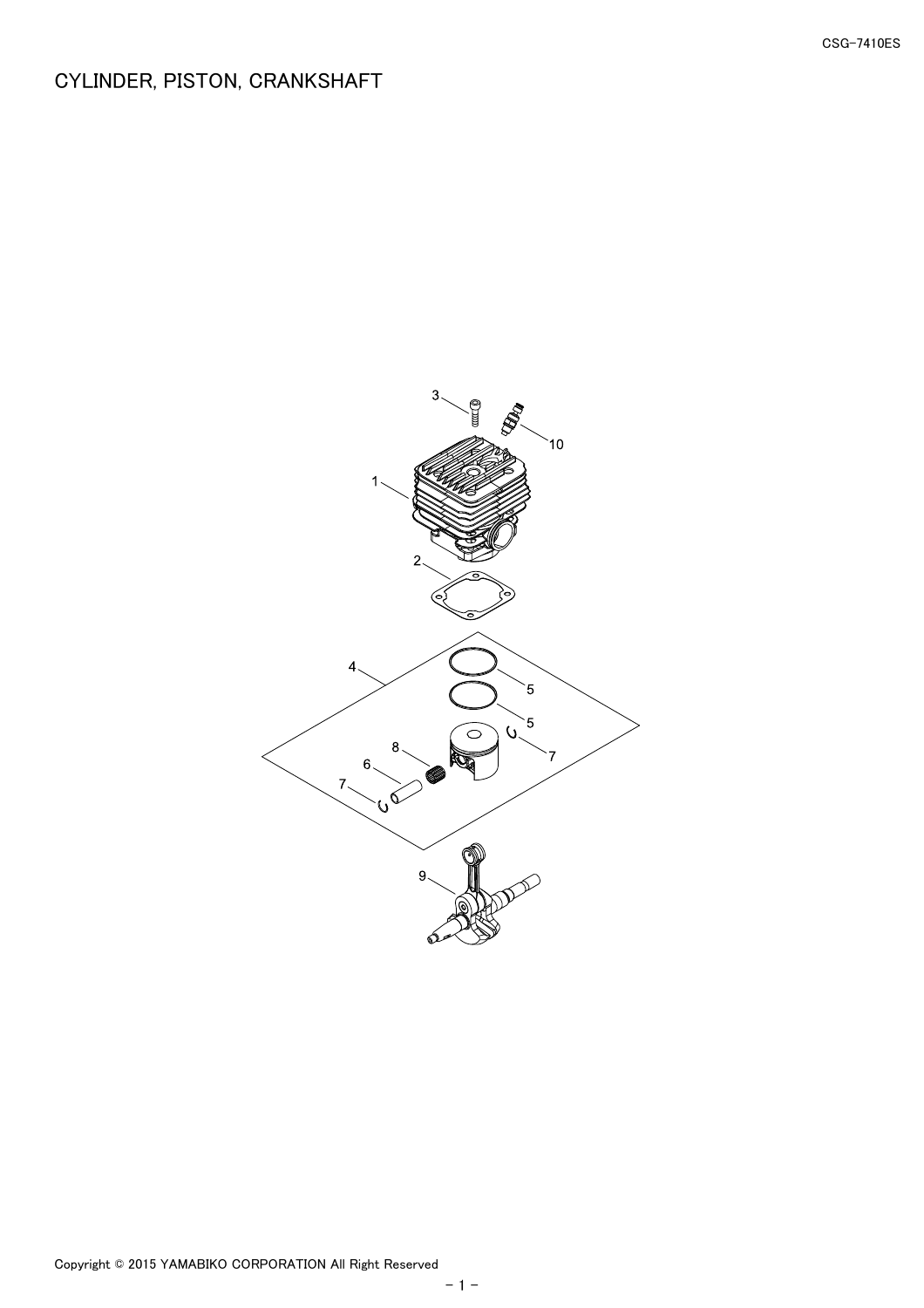# <span id="page-3-0"></span>CYLINDER, PISTON, CRANKSHAFT

| KEY NO | $LV(+)$ | Part No     | Description            | Qty | Standard | Comment |
|--------|---------|-------------|------------------------|-----|----------|---------|
|        |         | A130-002360 | <b>CYLINDER</b>        |     |          |         |
|        |         | V100-000580 | <b>GASKET</b>          |     |          |         |
| 3      |         | V204-000690 | <b>BOLT</b>            | 4   |          |         |
| 4      |         | P021-052650 | PISTON KIT             |     |          |         |
| 5      | $+$     | A101-000570 | RING, PISTON           | ∩   |          |         |
| 6      | $+$     | V610-000010 | PISTON PIN             |     |          |         |
|        | $+$     | V580-000060 | <b>SNAP RING</b>       |     |          |         |
| 8      | $+$     | V557-000030 | <b>BEARING, NEEDLE</b> |     |          |         |
| 9      |         | A011-001430 | CRANKSHAFT, ASY        |     |          |         |
| 10     |         | A014-000130 | RELEASE ASY., COMP.    |     |          |         |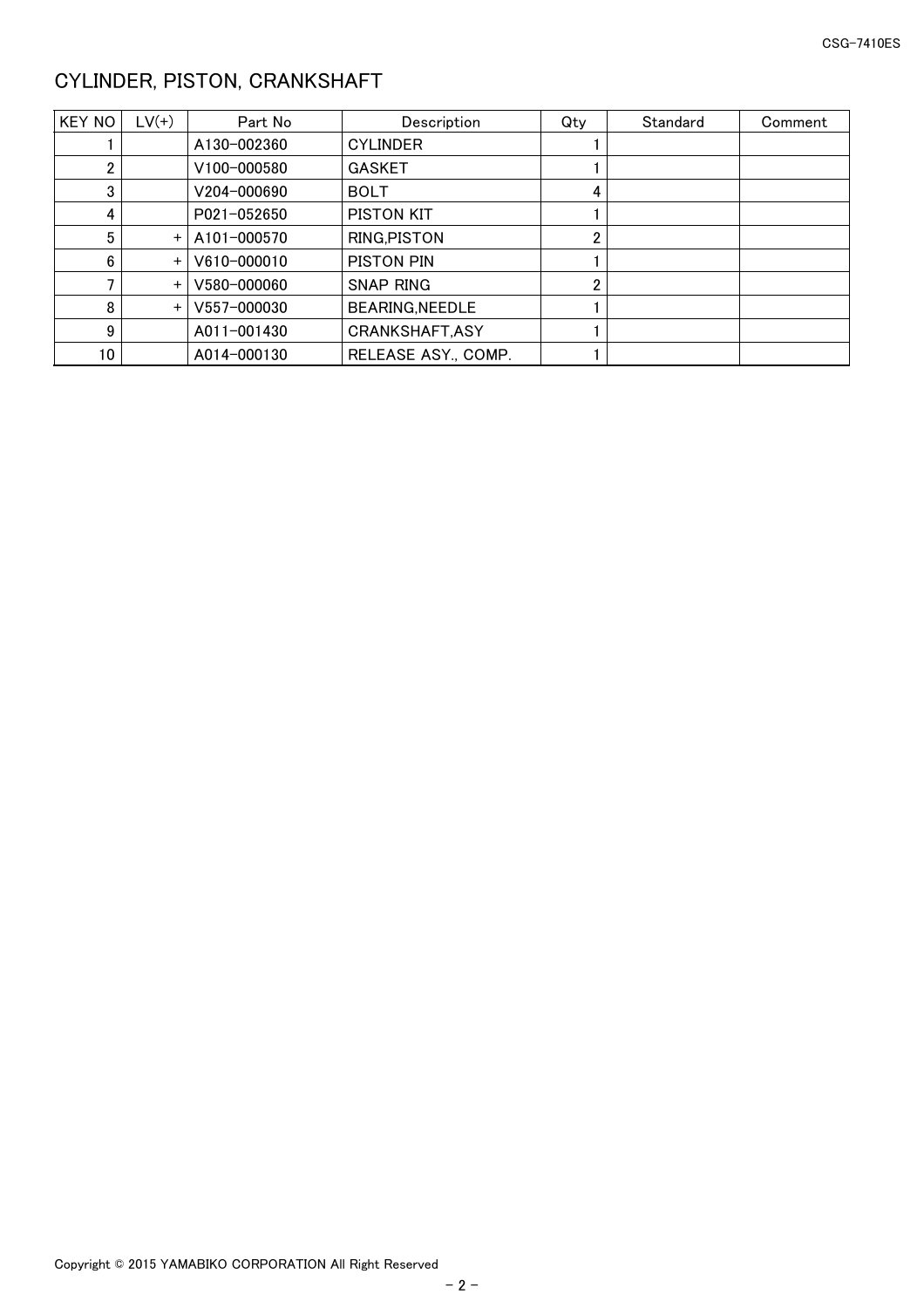## <span id="page-4-0"></span>**CRANKCASE**

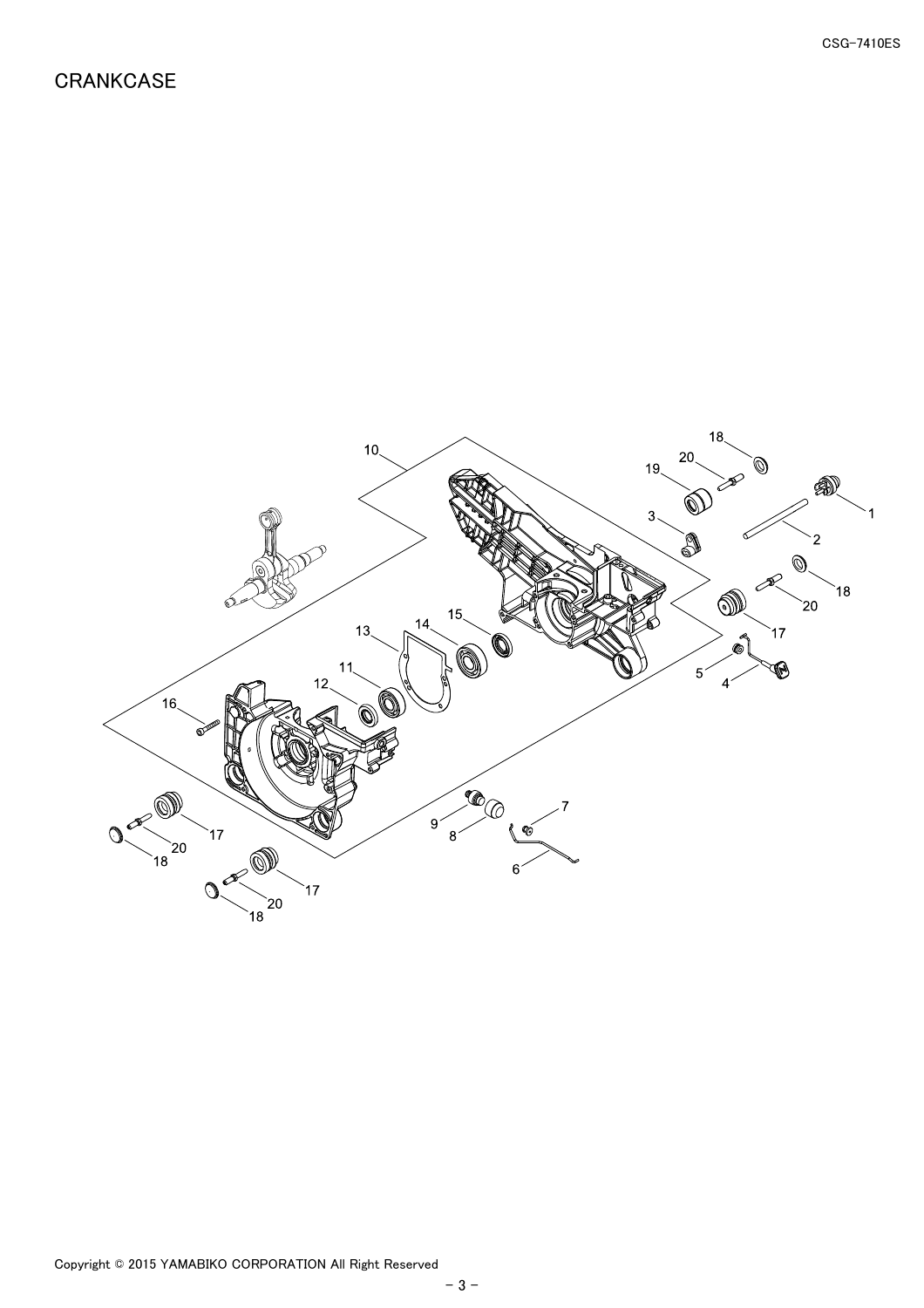# <span id="page-5-0"></span>**CRANKCASE**

| <b>KEY NO</b> | $LV(+)$   | Part No      | Description          | Qty | Standard    | Comment |
|---------------|-----------|--------------|----------------------|-----|-------------|---------|
|               |           | 123181-39130 | PUMP, PRIMER         |     |             |         |
| 2             |           | V470-001650  | <b>PIPE</b>          |     |             |         |
| 3             |           | V131-000150  | <b>GROMMET</b>       |     |             |         |
| 4             |           | A240-000181  | ROD, CHOKE           |     |             |         |
| 5             |           | V130-000160  | <b>GROMMET CHOKE</b> |     |             |         |
| 6             |           | C454-000530  | ROD, THROTTLE        |     |             |         |
| 7             |           | V133-000040  | <b>GROMMET</b>       |     |             |         |
| 8             |           | V494-000330  | CAP                  |     |             |         |
| 9             |           | A440-001670  | <b>SWITCH</b>        |     |             |         |
| 10            |           | P021-052660  | <b>CRANKCASE SET</b> |     |             |         |
| 11            | $+$       | 900810-36202 | BEARING, BALL 6202   |     | 6202/C3     |         |
| 12            | $\ddot{}$ | V508-000080  | OIL SEAL             |     |             |         |
| 13            | $+$       | V102-000280  | GASKET, CRANKCASE    |     |             |         |
| 14            | $\ddot{}$ | 94000-36203  | BEARING, BALL 6203   |     | BB6203/C3   |         |
| 15            | $+$       | V510-000030  | <b>OIL SEAL</b>      |     |             |         |
| 16            | $\ddot{}$ | V203-002220  | BOLT,5               | 6   |             |         |
| 17            |           | V401-000350  | <b>CUSHION 27</b>    | 3   |             |         |
| 18            |           | V421-000050  | PLUG <sub>27</sub>   | 4   |             |         |
| 19            |           | V401-000430  | <b>CUSHION 26</b>    |     | <b>HS40</b> |         |
| 20            |           | V203-001650  | <b>STOPPER BOLT</b>  | 4   |             |         |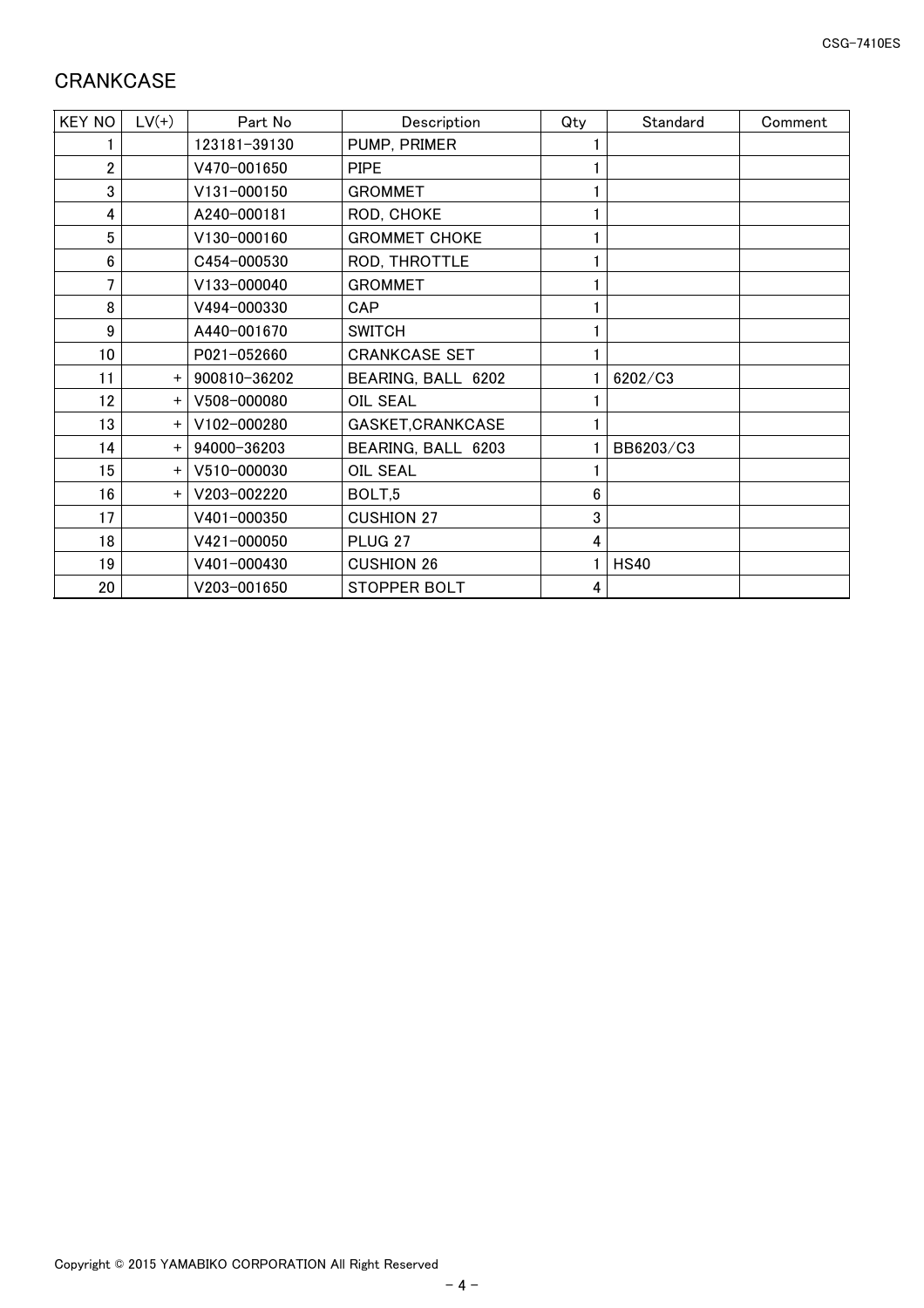<span id="page-6-0"></span>MAGNETO

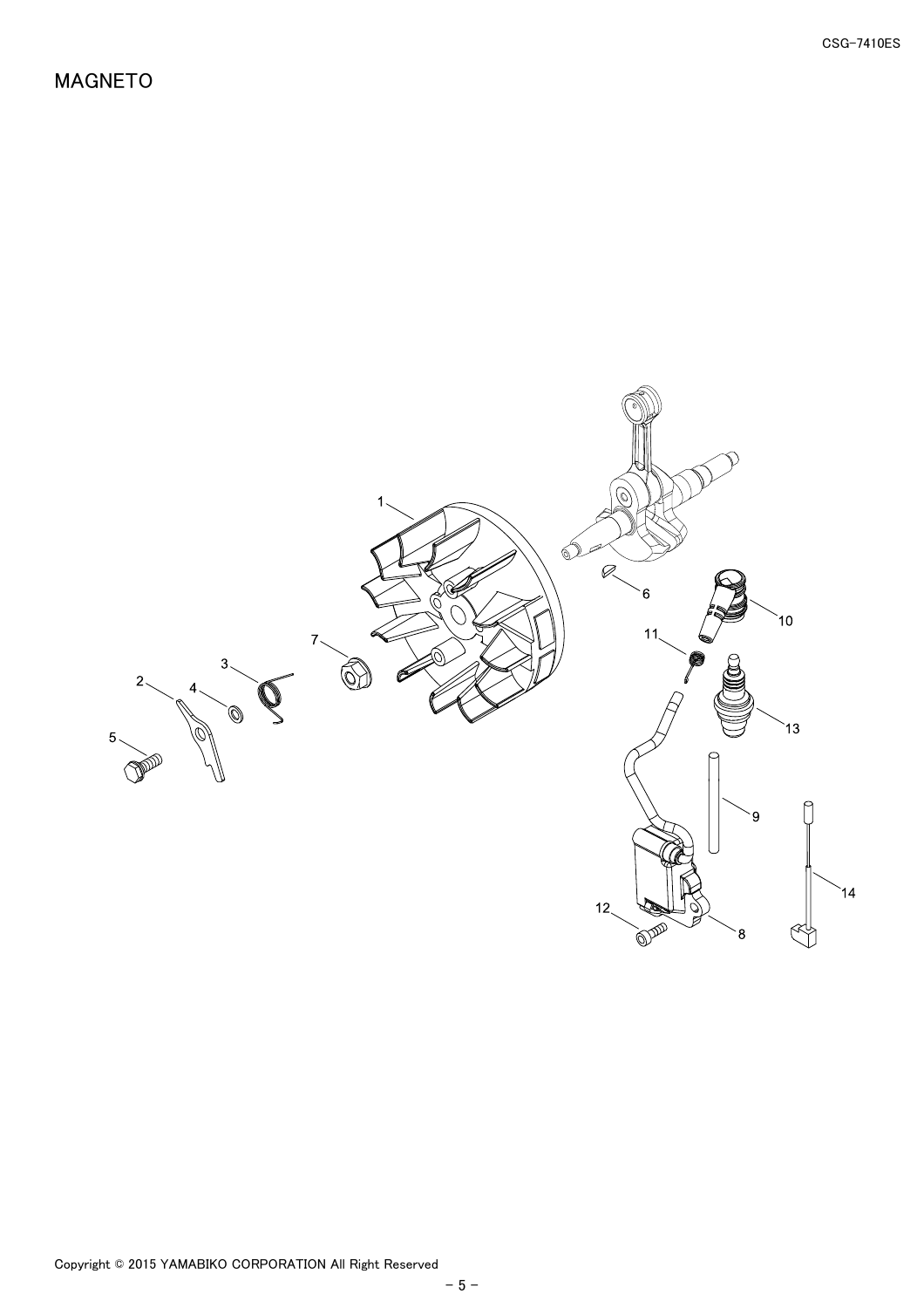# <span id="page-7-0"></span>MAGNETO

| <b>KEY NO</b>   | $LV(+)$ | Part No      | Description            | Qty            | Standard    | Comment |
|-----------------|---------|--------------|------------------------|----------------|-------------|---------|
|                 |         | A409-001041  | ROTOR, MAGNETO         |                | ID_UK-11801 |         |
| 2               |         | A514-000240  | <b>RATCHET</b>         |                |             |         |
| 3               |         | V452-000990  | <b>COIL SPRING</b>     |                |             |         |
| 4               |         | V304-000300  | <b>COLLAR</b>          | 2              |             |         |
| 5               |         | V204-000720  | <b>BOLT</b>            | 2              |             |         |
| 6               |         | 93115-03010  | <b>KEY</b>             |                | $3*10$      |         |
|                 |         | V265-000220  | <b>NUT</b>             |                |             |         |
| 8               |         | A411-001820  | COIL, IGNITION         |                | ID#2670     |         |
| 9               |         | V475-008680  | <b>TUBE</b>            |                | $L = 185$   |         |
| 10 <sup>°</sup> |         | A427-000200  | <b>CAP, SPARK PLUG</b> |                |             |         |
| 11              |         | A426-000010  | TERMINAL, SPARKPLUG    |                |             |         |
| 12              |         | V203-002210  | BOLT <sub>.5</sub>     | $\overline{2}$ |             |         |
| 13              |         | 159010-10230 | PLUG, SPARK (BPMR-7A   |                | BPMR-7A     |         |
| 14              |         | V485-002820  | LEAD                   |                |             |         |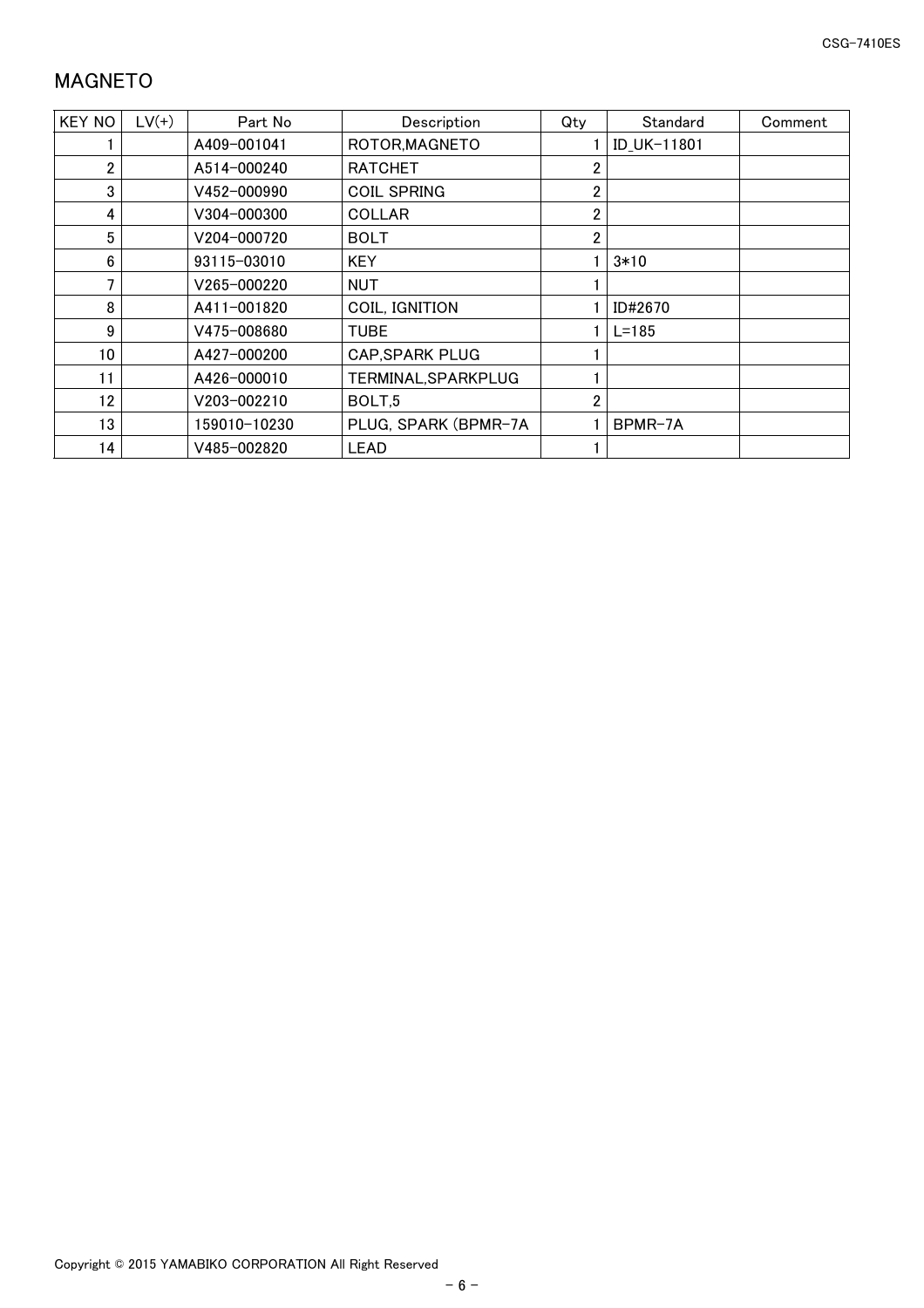#### <span id="page-8-0"></span>AIR CLEANER, CARBURETOR

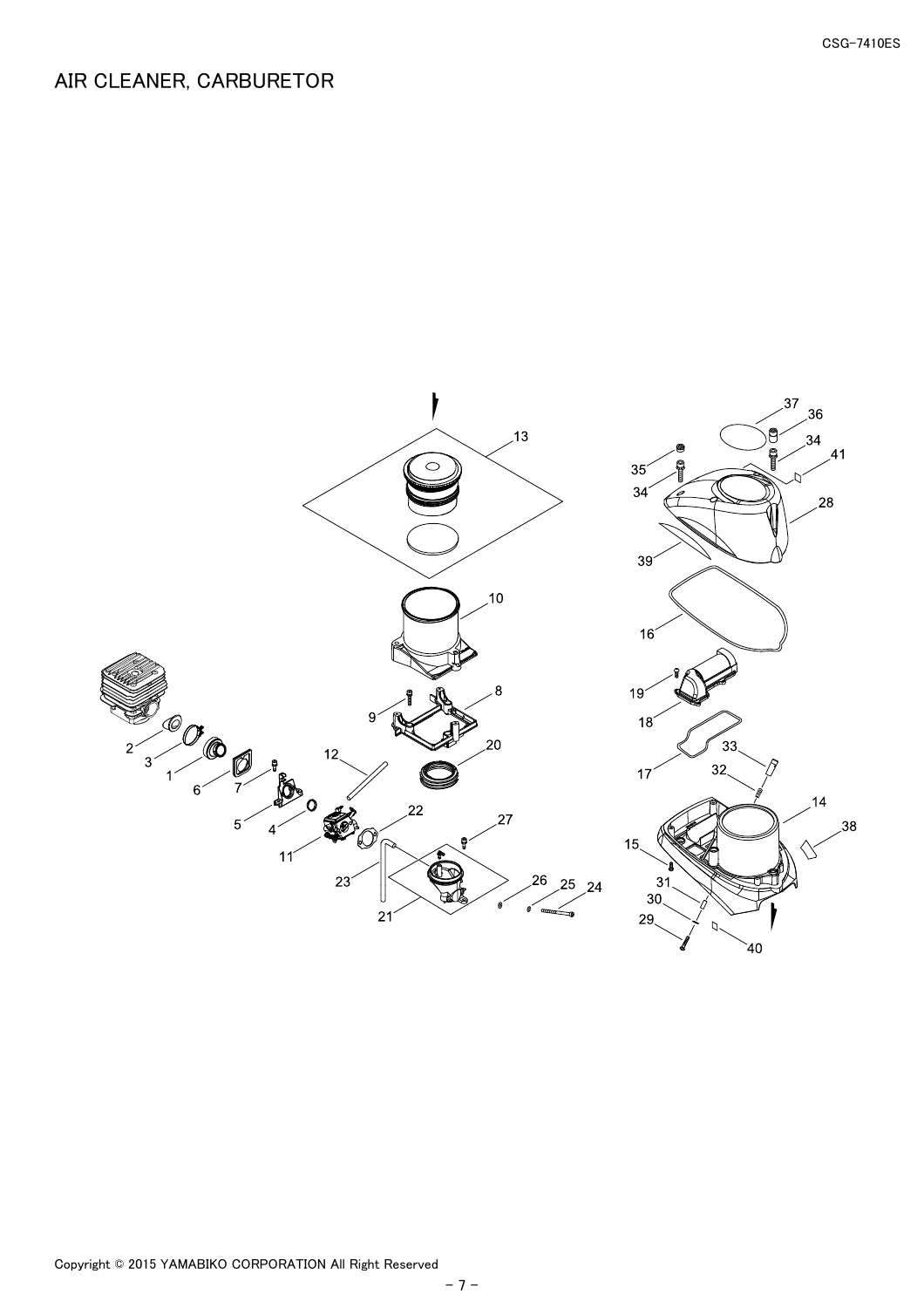#### <span id="page-9-0"></span>AIR CLEANER, CARBURETOR

| <b>KEY NO</b>  | $LV(+)$ | Part No      | Description                     | Qty            | Standard                  | Comment |
|----------------|---------|--------------|---------------------------------|----------------|---------------------------|---------|
| 1              |         | A202-000280  | <b>BELLOWS, INTAKE</b>          |                |                           |         |
| $\overline{2}$ |         | A239-000100  | PIPE, INTAKE                    |                |                           |         |
| 3              |         | V495-002480  | <b>BAND</b>                     |                |                           |         |
| 4              |         | V360-000120  | <b>SLEEVE</b>                   |                |                           |         |
| 5              |         | A200-001111  | <b>INSULATOR, INTAKE</b>        |                |                           |         |
| 6              |         | A203-000070  | <b>SEAL</b>                     |                |                           |         |
| 7              |         | V203-002230  | BOLT,5                          | $\overline{2}$ | M5X15SLPW                 |         |
| 8              |         | A163-000050  | STAY, COVER                     |                |                           |         |
| 9              |         | V203-000631  | BOLT,5                          | 3              | <b>M5X25 WSW</b>          |         |
| 10             |         | E616-000070  | CASE, FILTER                    | 1.             |                           |         |
| 11             |         | A021-004950  | CARBURETOR,<br><b>DIAPHRAGM</b> |                | <b>WALBRO</b><br>HDA-344  |         |
| 12             |         | V470-001640  | PULSE PIPE                      |                |                           |         |
| 13             |         | P021-052670  | AIR FILTER SET                  |                |                           |         |
| 14             |         | A232-001990  | LID, CLEANER                    |                |                           |         |
| 15             |         | V252-000630  | <b>SCREW HILO</b>               | 6              |                           |         |
| 16             |         | A228-000080  | SEAL, CLEANER                   |                |                           |         |
| 17             |         | A228-000070  | SEAL, CLEANER                   |                |                           |         |
| 18             |         | A232-001980  | LID, CLEANER                    |                |                           |         |
| 19             |         | V252-000630  | <b>SCREW HILO</b>               | 4              |                           |         |
| 20             |         | A203-000060  | <b>SEAL</b>                     |                |                           |         |
| 21             |         | P100-001411  | CARBURETOR, ELBOW<br>ASY        | 1.             |                           |         |
| 22             |         | V103-001270  | GASKET, INTAKE                  | 1.             | AF70 T0.5                 |         |
| 23             |         | V471-002800  | <b>PIPE</b>                     | 1              |                           |         |
| 24             |         | 900105-05060 | BOLT, H.S. 5*60                 | 2              | $5*60$                    |         |
| 25             |         | 900605-00005 | WASHER, SPRING 5                | $\overline{2}$ | $5\phantom{.0}$           |         |
| 26             |         | 900600-00005 | WASHER 5                        | $\overline{2}$ | 5                         |         |
| 27             |         | V203-002230  | BOLT,5                          |                | M5X15SLPW                 |         |
| 28             |         | A160-003590  | COVER, CYLINDER                 | $\mathbf{1}$   |                           |         |
| 29             |         | V253-000850  | <b>SCREW TAPPING</b>            | 1              |                           |         |
| 30             |         | 900603-00005 | WASHER 5                        |                | $5.5*12*0.8$              |         |
| 31             |         | V353-000740  | COLLAR <sub>5</sub>             |                | 5.1X6.3XL15               |         |
| 32             |         | V450-002280  | SPRING, COMPRESSION             |                |                           |         |
| 33             |         | A607-000040  | ROD, PUSH                       |                |                           |         |
| 34             |         | V203-002240  | BOLT,5                          | 4              | M5X30 SPW                 |         |
| 35             |         | V141-000160  | GROMMET, PLUG                   | 3              |                           |         |
| 36             |         | V141-000170  | GROMMET, PLUG                   |                |                           |         |
| 37             |         | X505-010770  | LABEL, CAUTION                  |                | <b>CAUTION MARK</b>       |         |
| 38             |         | X524-007160  | LABEL                           | 1              |                           |         |
| 39             |         | X524-007060  | LABEL                           |                | 4-STAGE<br><b>CLEANER</b> |         |
| 40             |         | X510-001050  | LABEL, SWITCH                   |                |                           |         |
| 41             |         | X505-000001  | LABEL, CAUTION                  | 1              |                           |         |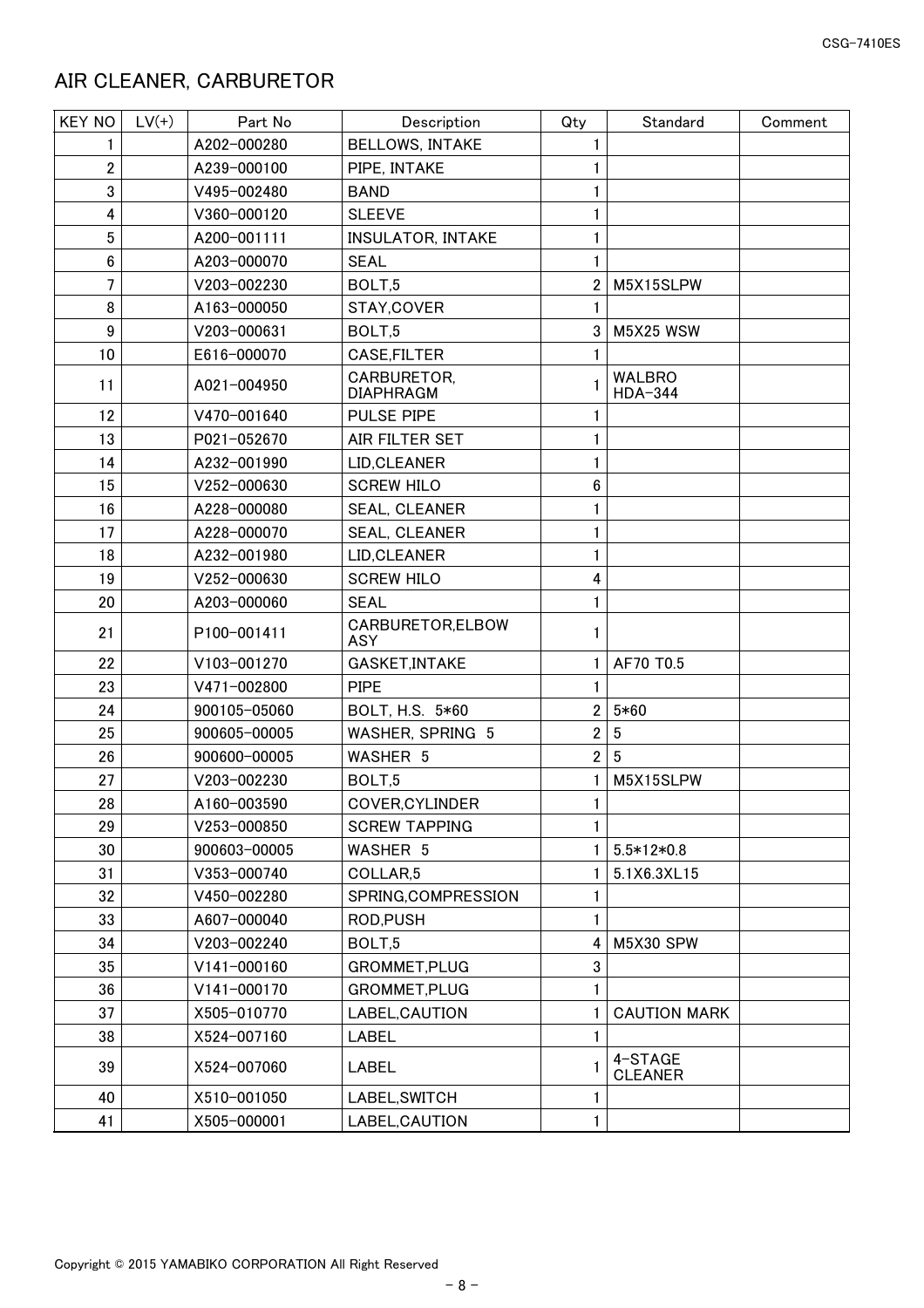<span id="page-10-0"></span>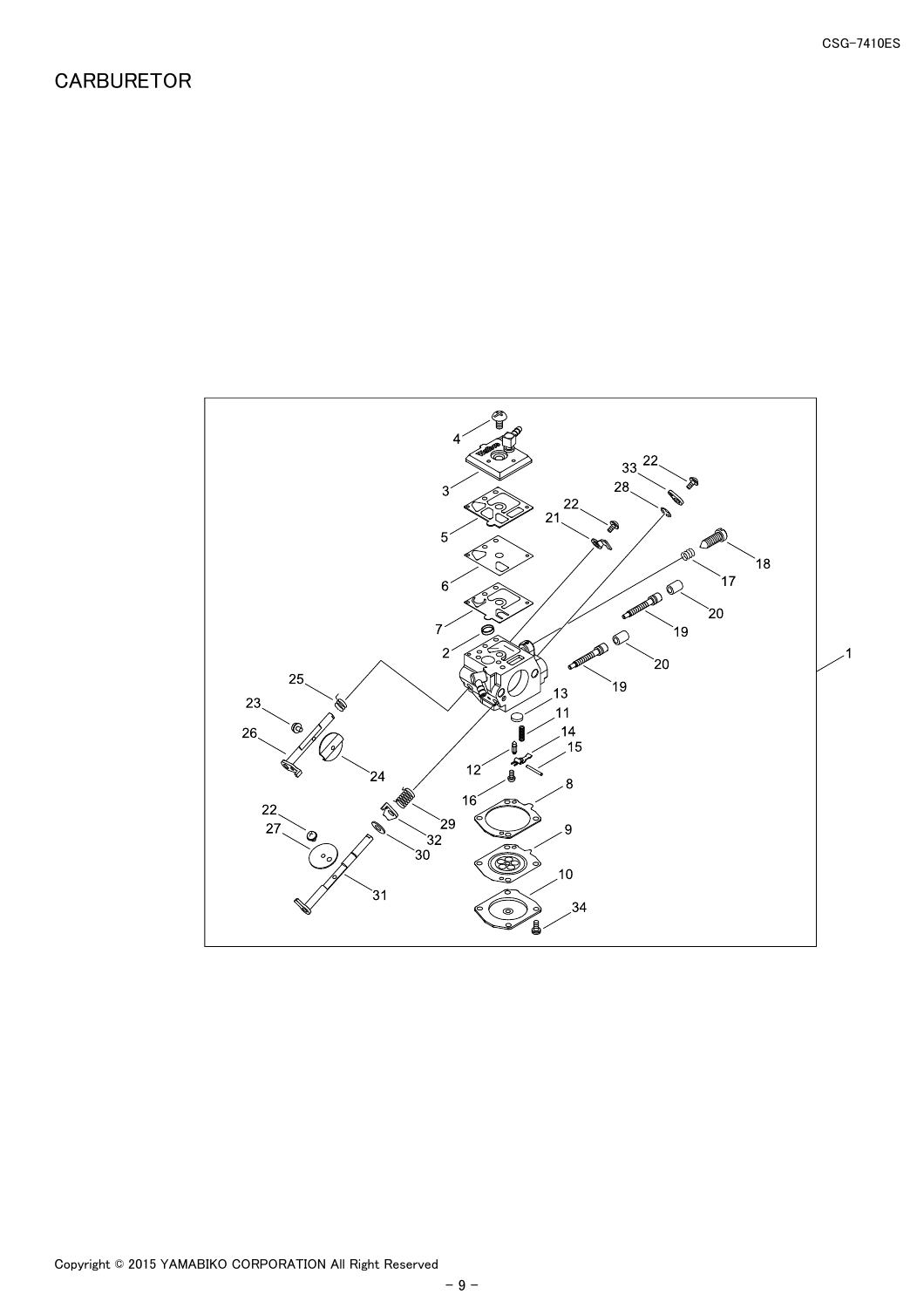## <span id="page-11-0"></span>**CARBURETOR**

| <b>KEY NO</b>    | $LV(+)$   | Part No      | Description                     | Qty | Standard                 | Comment |
|------------------|-----------|--------------|---------------------------------|-----|--------------------------|---------|
| 1                |           | A021-004950  | CARBURETOR,<br><b>DIAPHRAGM</b> |     | <b>WALBRO</b><br>HDA-344 |         |
| $\overline{2}$   | $\ddot{}$ | 123126-10631 | <b>SCREEN, INLET</b>            |     |                          |         |
| 3                | $\ddot{}$ | P003-006150  | PUMP COVER ASY                  |     |                          |         |
| 4                | $\ddot{}$ | 123110-16130 | <b>SCREW, PUMP COVER</b>        |     |                          |         |
| 5                | $\ddot{}$ | 123125-12330 | <b>GASKET, FUEL PUMP</b>        |     |                          |         |
| $6\phantom{.}$   | $\ddot{}$ | P003-003150  | <b>DIAPHRAGM PUMP</b>           |     | シロ                       |         |
| 7                | $\ddot{}$ | P003-006090  | DIAPHRAGM, FUEL PUMP            |     |                          |         |
| 8                | $\ddot{}$ | 123140-16130 | GASKET, M. DIAPHRAGM            |     |                          |         |
| $\boldsymbol{9}$ | $\ddot{}$ | P003-004920  | DIAPHRAGM ASSY                  |     | $95 - 649$               |         |
| 10               | $\ddot{}$ | P003-003300  | <b>COVER DIAPHRAGM</b>          |     |                          |         |
| 11               | $\ddot{}$ | 123122-16131 | SPRING, METER. LEVER            |     |                          |         |
| 12               | $\ddot{}$ | 123137-19830 | VALVE, INLET NEEDLE             |     |                          |         |
| 13               | $\ddot{}$ | 123146-10631 | PLUG, WELCH                     |     |                          |         |
| 14               | $\ddot{}$ | 123123-18330 | LEVER, METERING                 |     |                          |         |
| 15               | $\ddot{}$ | 123138-03930 | PIN, METERING LEVER             |     |                          |         |
| 16               | $\ddot{}$ | P003-005400  | <b>SCREW</b>                    |     |                          |         |
| 17               | $\ddot{}$ | 123133-04260 | SPRING, IDLE ADJUST             |     |                          |         |
| 18               | $\ddot{}$ | P003-003650  | <b>IDEL SCREW</b>               |     |                          |         |
| 19               | $\ddot{}$ | P003-006230  | <b>NEEDLE</b>                   | 2   |                          |         |
| 20               | $\ddot{}$ | P003-000010  | <b>LIMITER CAP</b>              | 2   |                          |         |
| 21               | $\ddot{}$ | 123156-30830 | STOP, THROTTLE                  |     |                          |         |
| 22               | $\ddot{}$ | 123114-38830 | <b>SCREW</b>                    | 3   |                          |         |
| 23               | $\ddot{}$ | P003-002380  | <b>SCREW</b>                    |     |                          |         |
| 24               | $\ddot{}$ | 123132-16130 | VALVE, CHOKE                    |     |                          |         |
| 25               | $\ddot{}$ | P003-000560  | SPRING, THRT. RETURN            |     |                          |         |
| 26               | $\ddot{}$ | P003-003320  | <b>SHAFT ASSY</b>               |     |                          |         |
| 27               | $\ddot{}$ | P003-006170  | VALVE, CHOKE                    |     |                          |         |
| 28               | $\ddot{}$ | 123127-15030 | <b>RING</b>                     |     |                          |         |
| 29               | +         | P003-000610  | <b>SPRING</b>                   |     |                          |         |
| 30               | $\pm$     | 123149-26030 | <b>WASHER</b>                   | 1   |                          |         |
| 31               | $\ddot{}$ | P003-003340  | SHAFT ASSY                      |     |                          |         |
| 32               | $\pm$     | P003-000620  | LEVER-FAST IDLE                 |     |                          |         |
| 33               | $\ddot{}$ | P003-003020  | <b>LEVER</b>                    |     |                          |         |
| 34               | $\pm$     | 123130-02960 | <b>SCREW</b>                    | 4   |                          |         |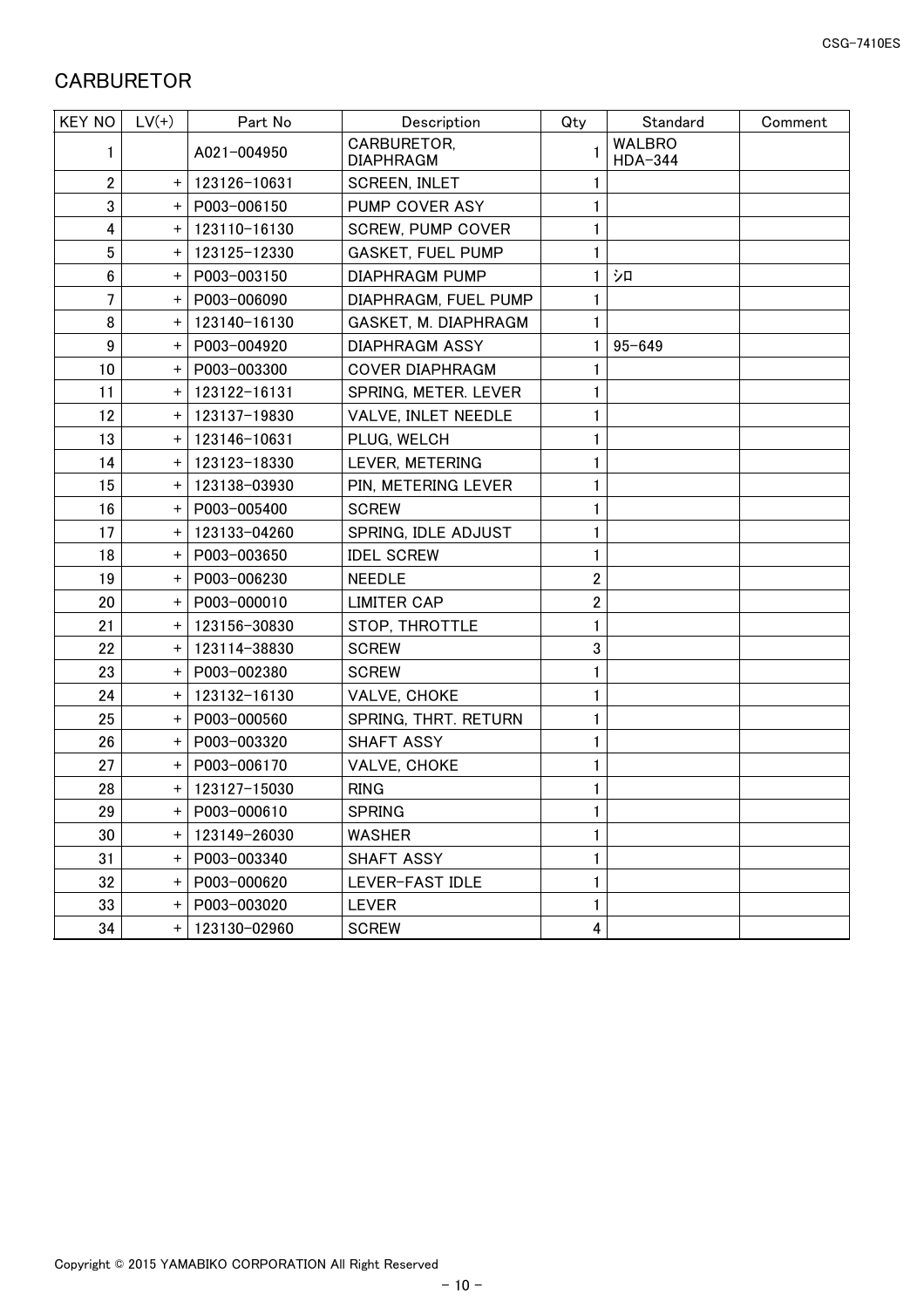<span id="page-12-0"></span>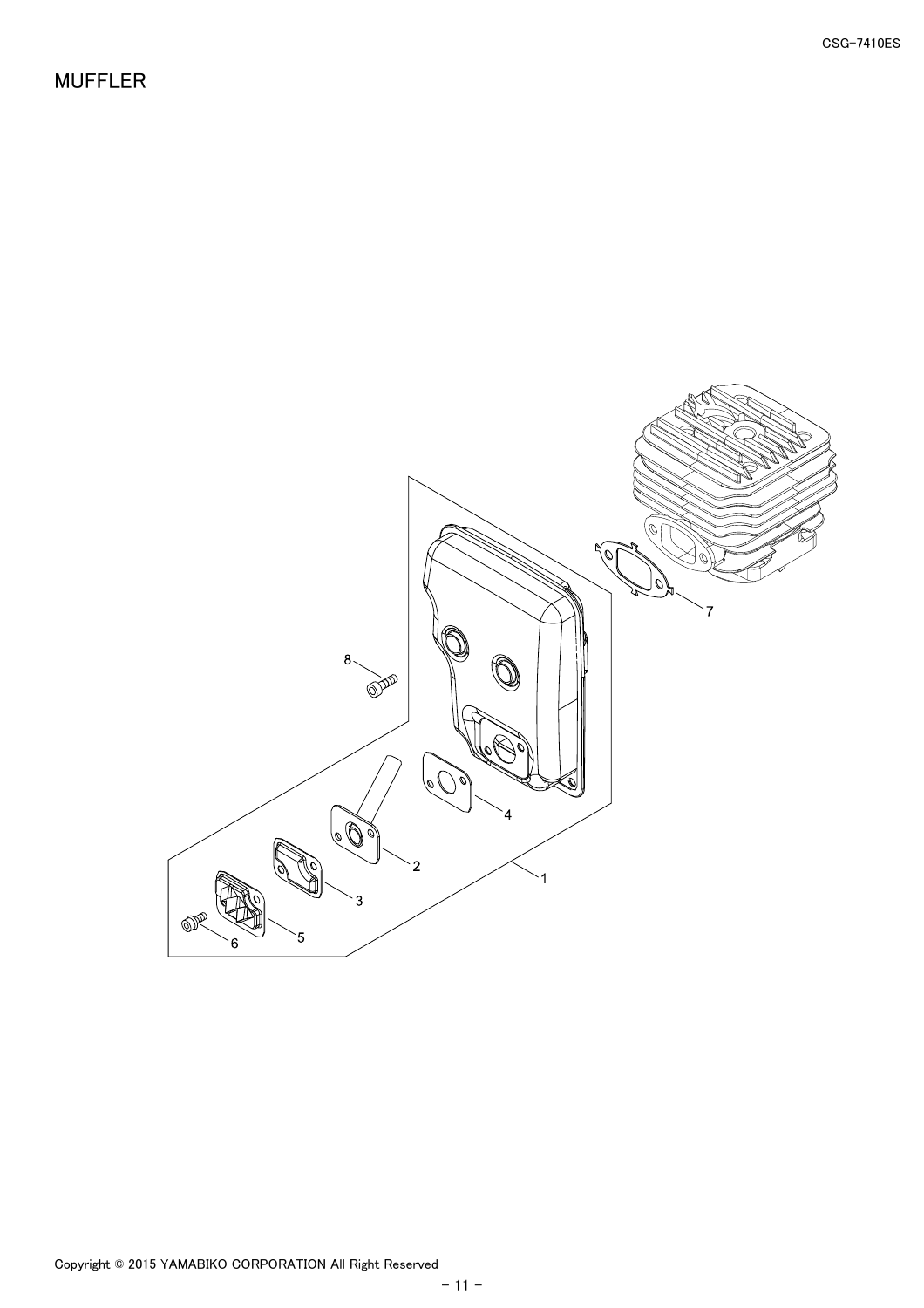# <span id="page-13-0"></span>MUFFLER

| KEY NO | $LV(+)$   | Part No         | Description             | Qty | Standard     | Comment |
|--------|-----------|-----------------|-------------------------|-----|--------------|---------|
|        |           | P021-052680     | <b>MUFFLER ASY</b>      |     |              |         |
|        | $\ddot{}$ | A312-000130     | PLATE, EXHUST           |     |              |         |
| 3      | $+$       | A310-000530     | <b>SCREEN, ARRESTOR</b> |     |              |         |
| 4      | $\ddot{}$ | $V104 - 002260$ | GASKET, EXHAUST         |     |              |         |
| 5      | $\ddot{}$ | A313-002100     | <b>GUIDE, EXHAUST</b>   |     | T0.6 ID#2620 |         |
| ĥ      | $\ddot{}$ | 91121-05010     | <b>BOLT, FLANGE</b>     | 2   | 10.9 SILVER  |         |
|        |           | V104-002270     | GASKET, EXHAUST         |     |              |         |
| 8      |           | 900105-06018    | BOLT, H.S. 6*18         |     | $6*18$       |         |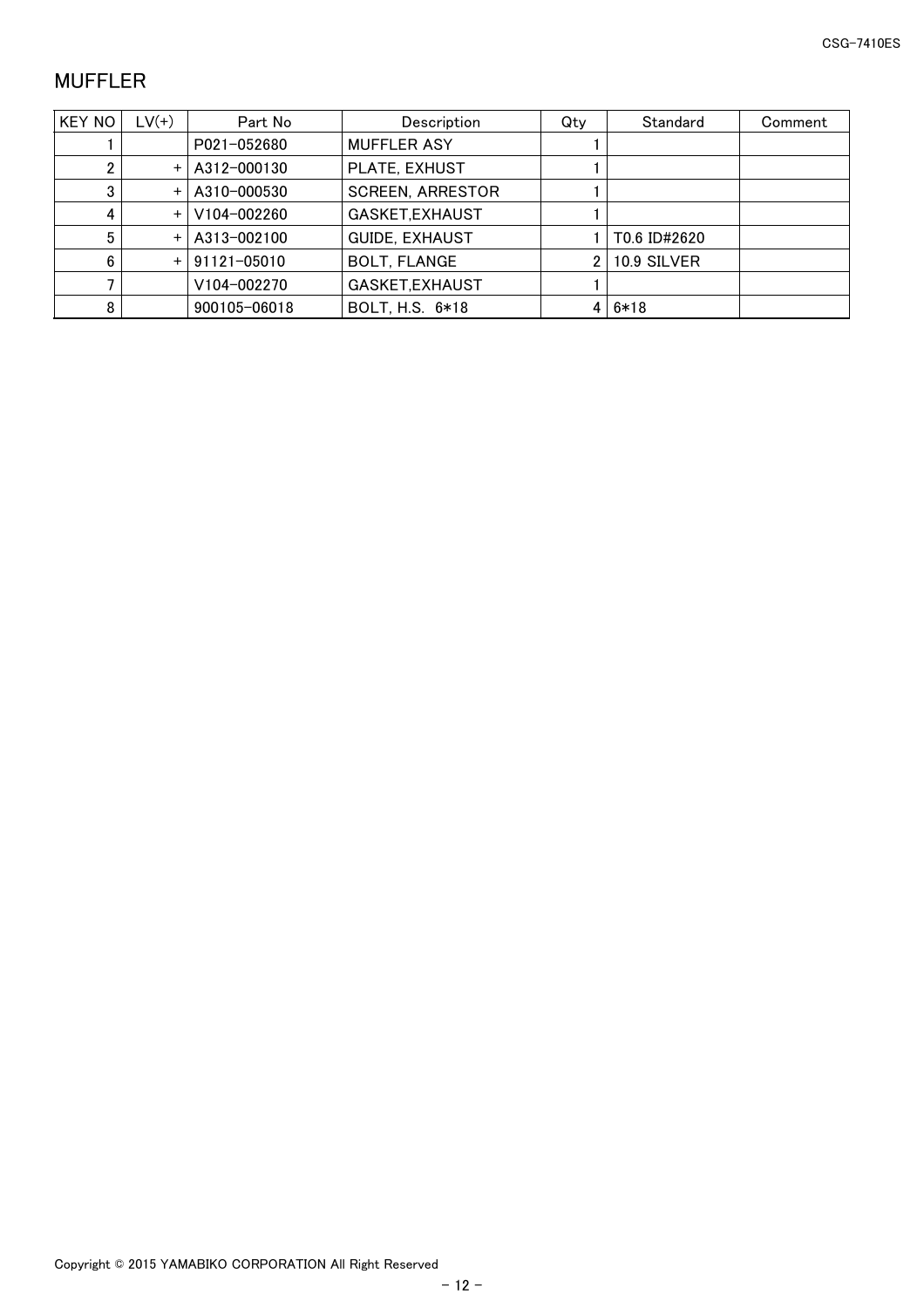## <span id="page-14-0"></span>RECOIL STARTER

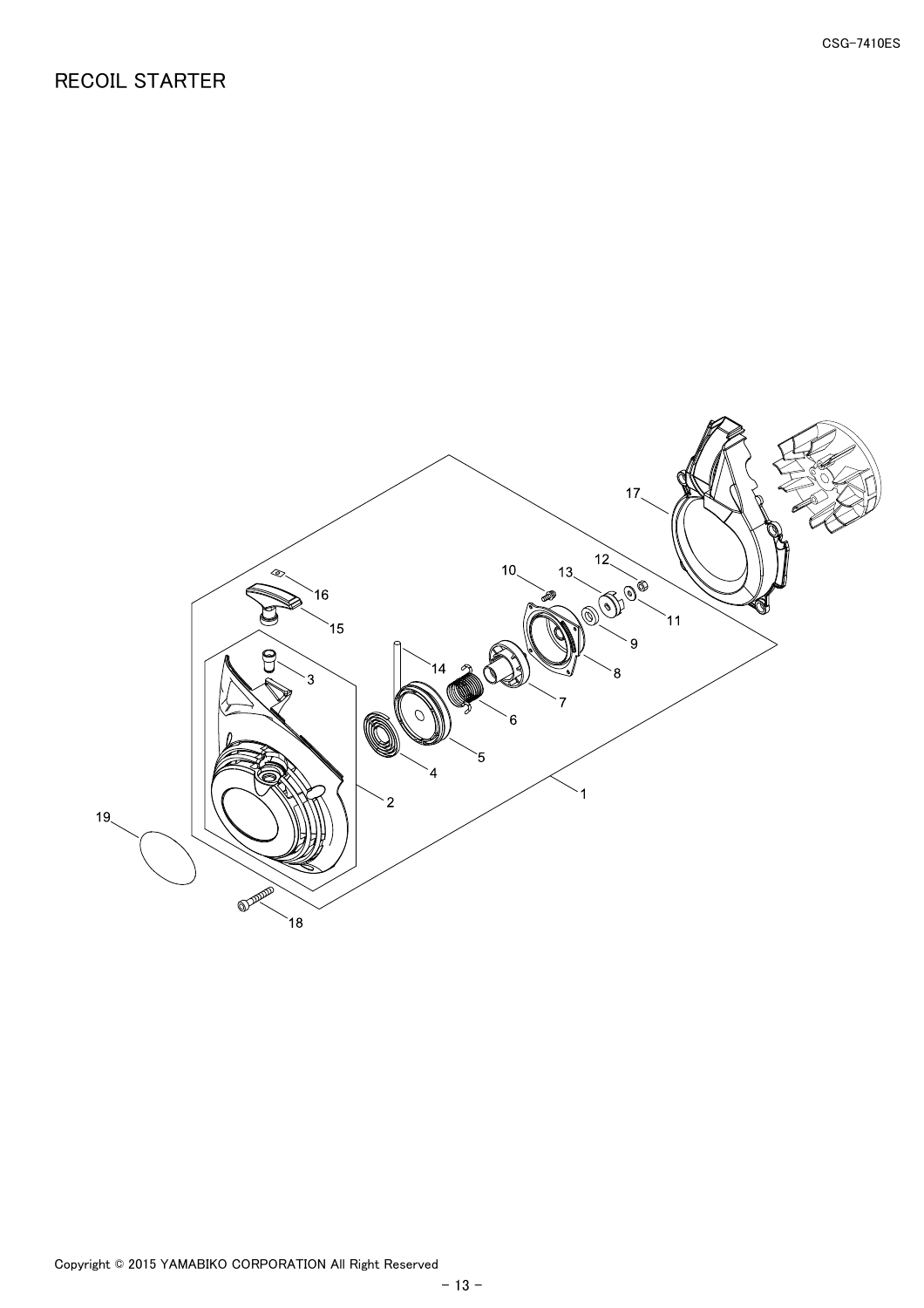# <span id="page-15-0"></span>RECOIL STARTER

| <b>KEY NO</b> | $LV(+)$   | Part No      | Description          | Qty | Standard   | Comment |
|---------------|-----------|--------------|----------------------|-----|------------|---------|
|               |           | A051-003400  | STARTER, RECOIL      |     |            |         |
| 2             | $+$       | P022-052320  | STARTER, RECOIL      |     |            |         |
| 3             | $^{++}$   | P022-039940  | <b>GUIDE, ROPE</b>   |     |            |         |
| 4             | $\ddot{}$ | P022-004680  | SPRING, SPIRAL       |     |            |         |
| 5             | $\ddot{}$ | A506-000420  | <b>REEL</b>          |     |            |         |
| 6             | $+$       | V452-001010  | <b>COIL SPRINNG</b>  |     |            |         |
| 7             | $+$       | A501-000030  | <b>SHAFT</b>         |     |            |         |
| 8             | $+$       | A519-000040  | <b>COVER</b>         |     |            |         |
| 9             | $\ddot{}$ | V505-000150  | OIL SEAL             |     |            |         |
| 10            | $+$       | P022-019940  | <b>SCREW TAPPING</b> | 4   | W,SW       |         |
| 11            | $+$       | V304-000310  | <b>WASHER</b>        |     |            |         |
| 12            | $+$       | 900500-00006 | NUT <sub>6</sub>     |     | 6          |         |
| 13            | $\ddot{}$ | P022-039950  | <b>CATCHER, PAWL</b> |     |            |         |
| 14            | $\ddot{}$ | A509-000410  | <b>ROPE</b>          |     |            |         |
| 15            | $+$       | A511-000210  | <b>KNOB RECOIL</b>   |     |            |         |
| 16            | $+$       | P022-037670  | STOPPER, ROPE        |     |            |         |
| 17            |           | A172-002970  | COVER, FAN           |     |            |         |
| 18            |           | V203-002240  | BOLT,5               | 4   | M5X30 SPW  |         |
| 19            |           | X502-001120  | LABEL, ECHO          |     | ECHO(OVAL) |         |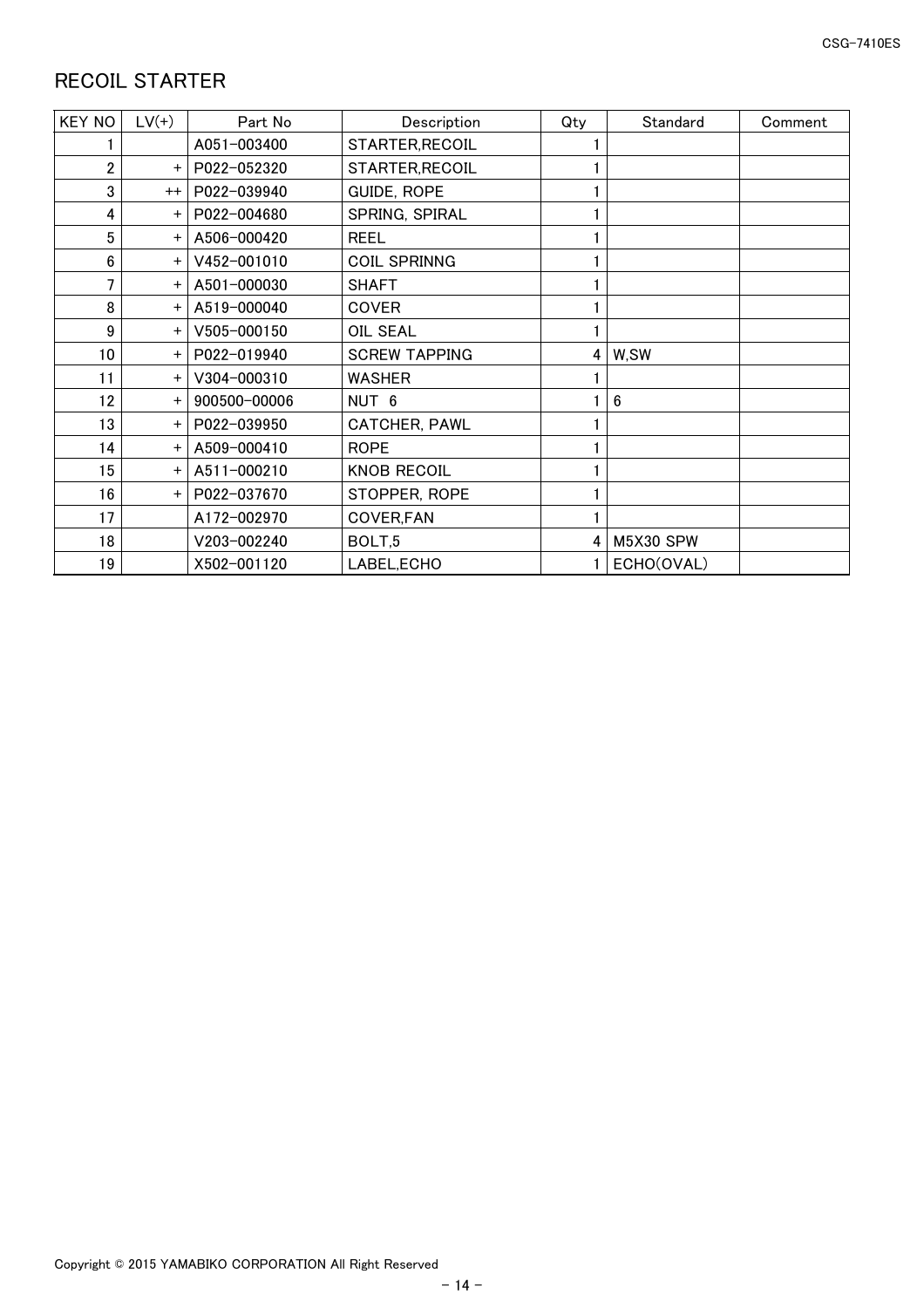### <span id="page-16-0"></span>HANDLE

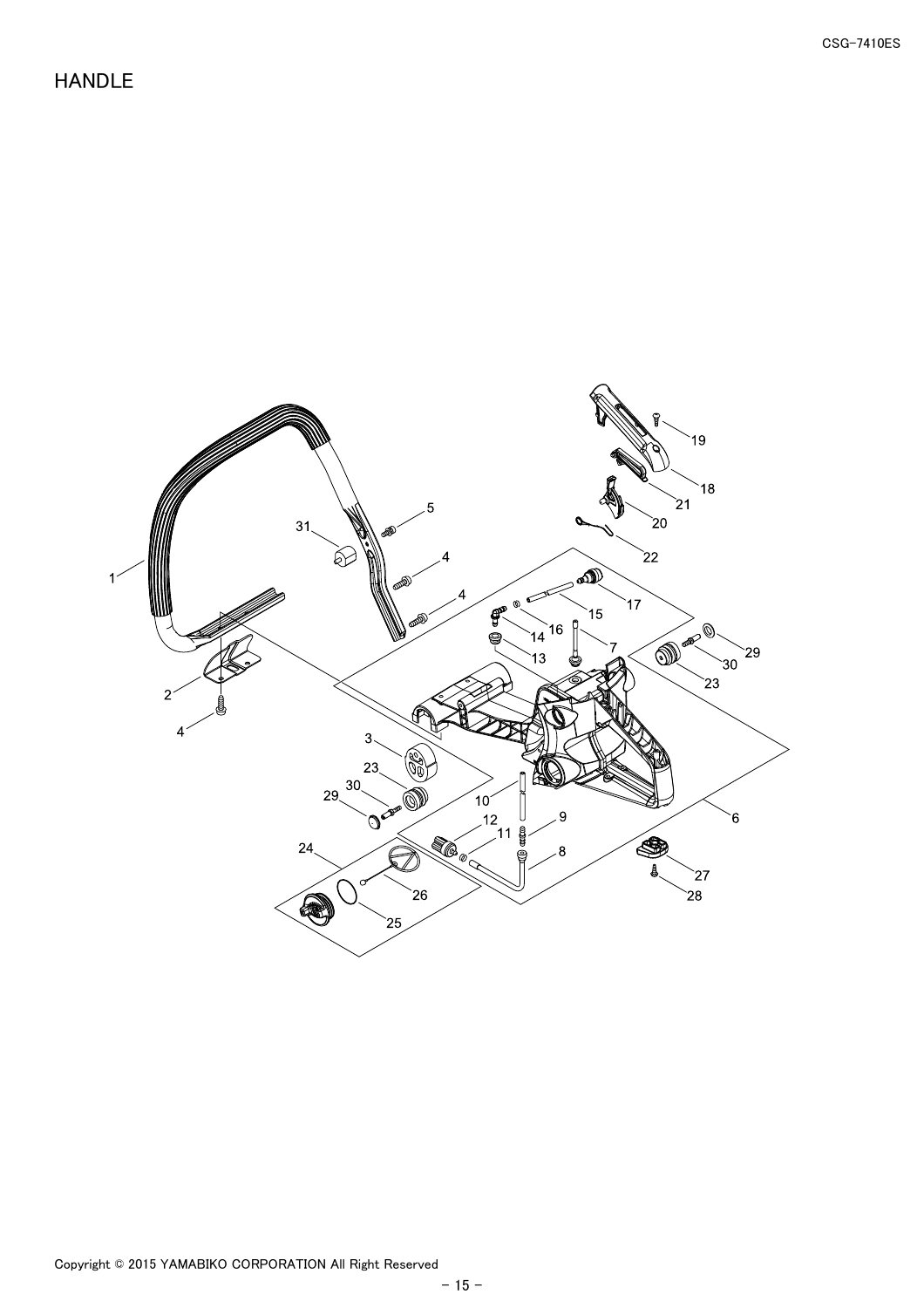# <span id="page-17-0"></span>HANDLE

| <b>KEY NO</b>    | $LV(+)$   | Part No     | Description        | Qty            | Standard  | Comment |
|------------------|-----------|-------------|--------------------|----------------|-----------|---------|
|                  |           | C400-001511 | HANDLE, FRONT      | 1              |           |         |
| 2                |           | J447-001300 | <b>GUARD</b>       | 1              |           |         |
| 3                |           | V420-005030 | <b>CUSHION</b>     | $\overline{2}$ |           |         |
| 4                |           | V204-001290 | BOLT,6             | 4              |           |         |
| 5                |           | V203-002230 | BOLT,5             | 1.             | M5X15SLPW |         |
| $6\phantom{1}$   |           | P100-006910 | HANDLE ASY, REAR   | 1              |           |         |
| 7                | $\ddot{}$ | V470-002131 | <b>PIPE</b>        | 1.             | プライマOUT側  |         |
| 8                | $+$       | V470-001990 | <b>PIPE</b>        | 1              |           |         |
| $\boldsymbol{9}$ | $\ddot{}$ | V186-000510 | JOINT, PIPE        | 1              |           |         |
| 10               | $+$       | V471-003970 | <b>PIPE</b>        | 1              |           |         |
| 11               | $\pm$     | V490-000500 | <b>CLIP</b>        | 1              |           |         |
| 12               | $\ddot{}$ | A369-000540 | STRAINER, FUEL     | 1              |           |         |
| 13               | $\ddot{}$ | V137-000131 | GROMMET, FUEL      | 1              |           |         |
| 14               |           | V186-000530 | JOINT, PIPE        | 1              |           |         |
| 15               | $\ddot{}$ | V471-005400 | <b>PIPE</b>        | 1              | 5*L255    |         |
| 16               | $+$       | V490-000580 | <b>CLIP</b>        | 1              |           |         |
| 17               | $+$       | A356-000190 | VALVE, CHECK       | 1              |           |         |
| 18               |           | C411-000240 | LID, HANDLE        | 1              |           |         |
| 19               |           | V252-000800 | <b>SCREW HILO</b>  | 1              |           |         |
| 20               |           | C450-000630 | THROTTLE LEVER     | 1              |           |         |
| 21               |           | C460-000301 | LOCKOUT, THROTTLE  | 1              |           |         |
| 22               |           | V452-001620 | SPRING, TORSION    | 1              |           |         |
| 23               |           | V401-000350 | <b>CUSHION 27</b>  | $\overline{2}$ |           |         |
| 24               |           | P100-004891 | CAP, FUEL ASY      | 1              |           |         |
| 25               | $\ddot{}$ | V581-000600 | RING, O            | 1              | P29       |         |
| 26               | $\ddot{}$ | A365-000050 | CONNECTOR, CAP     | 1              |           |         |
| 27               |           | V420-005040 | <b>CUSHION</b>     | 1              |           |         |
| 28               |           | V252-000800 | <b>SCREW HILO</b>  | 1              |           |         |
| 29               |           | V421-000050 | PLUG <sub>27</sub> | $\overline{2}$ |           |         |
| 30               |           | V203-001660 | STOPPER BOLT 26    | $\overline{2}$ |           |         |
| 31               |           | V401-000220 | <b>CUSHION</b>     | 1              |           |         |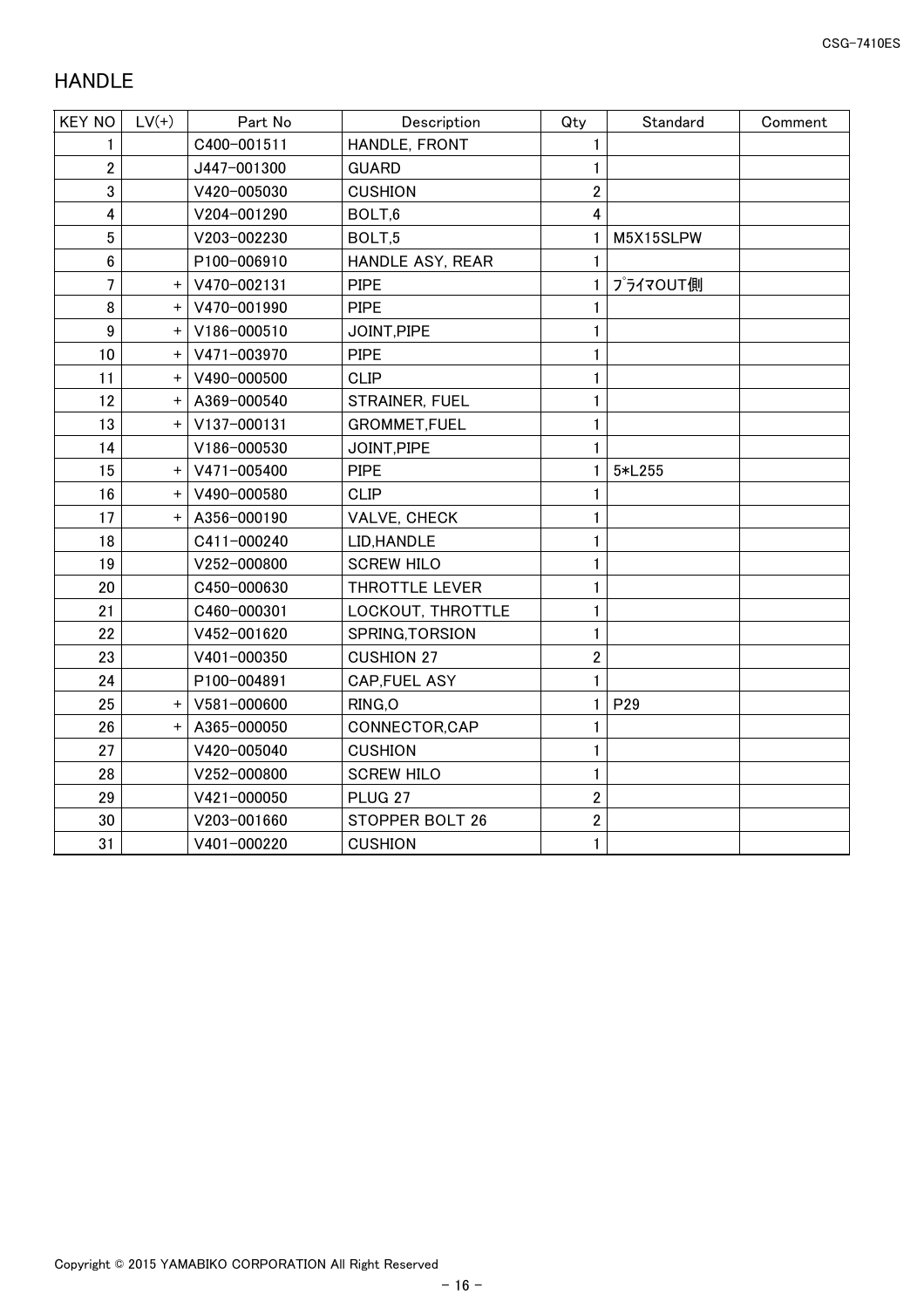<span id="page-18-0"></span>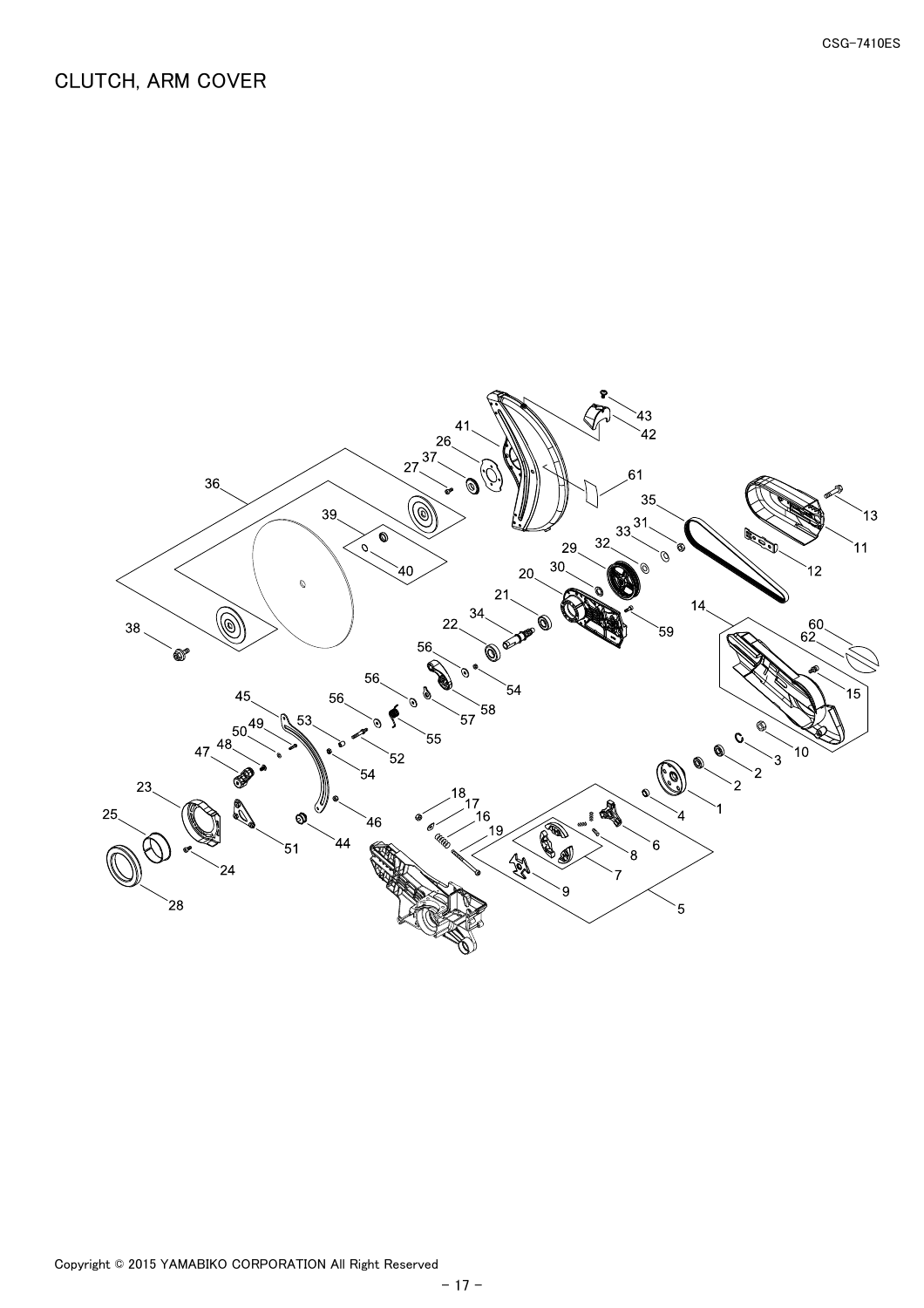<span id="page-19-0"></span>

| <b>KEY NO</b> | $LV(+)$   | Part No      | Description                  | Qty            | Standard              | Comment |
|---------------|-----------|--------------|------------------------------|----------------|-----------------------|---------|
| 1             |           | A556-001690  | DRUM, CLUTCH                 | 1              |                       |         |
| 2             |           | V592-000440  | <b>BEARING, BALL</b>         | $\overline{2}$ | 6901LLH C3/<br>L448   |         |
| 3             |           | 92419-24000  | C-RING                       | 1.             | <b>OCHIAI IRTW-24</b> |         |
| 4             |           | V357-000390  | COLLAR,12                    |                |                       |         |
| 5             |           | A056-000850  | <b>CLUTCH ASY</b>            |                |                       |         |
| 6             | $\pmb{+}$ | A552-000480  | HUB, CLUTCH                  |                |                       |         |
| 7             | $+$       | P021-052700  | <b>CLUTCH SHOE SET</b>       |                |                       |         |
| 8             | $\pmb{+}$ | A566-000210  | <b>CLUTCH SPRING</b>         | 3              |                       |         |
| 9             | $+$       | A552-000300  | <b>CLUTCH BOSS B</b>         |                |                       |         |
| 10            |           | V265-000560  | NUT,8                        |                |                       |         |
| 11            |           | C361-000360  | <b>COVER, CUTTER ARM</b>     |                |                       |         |
| 12            |           | V150-004052  | PLATE,EYE                    |                |                       |         |
| 13            |           | V205-001231  | BOLT,8                       | 2              |                       |         |
| 14            |           | P100-006950  | <b>COVER, CUTTER ARM KIT</b> |                |                       |         |
| 15            | $+$       | V203-002350  | BOLT,5                       | 2              | M5X25 SPW             |         |
| 16            |           | V450-001240  | <b>COIL SPRING</b>           |                |                       |         |
| 17            |           | V304-000290  | <b>WASHER</b>                |                |                       |         |
| 18            |           | V264-000190  | <b>NUT</b>                   |                |                       |         |
| 19            |           | V204-001680  | BOLT,6                       | 1              | M6X90                 |         |
| 20            |           | P021-052710  | <b>CASE, ASY BEARING</b>     |                |                       |         |
| 21            |           | 900812-06202 | BEARING, BALL 6202           |                | 6202DDU(LLU)          |         |
| 22            |           | 900812-06203 | BEARING, BALL 6203           |                | 6203DDU(LLU)          |         |
| 23            |           | C235-000070  | CASE, SPRING                 |                |                       |         |
| 24            |           | V203-002210  | BOLT,5                       | 4              |                       |         |
| 25            |           | V583-000210  | <b>SLIDE RING</b>            |                |                       |         |
| 26            |           | C371-000160  | PLATE, CUTTER COVER          |                |                       |         |
| 27            |           | V203-002210  | BOLT,5                       | 4              |                       |         |
| 28            |           | V583-000470  | <b>RING</b>                  |                |                       |         |
|               |           | V176-000281  | <b>PULLEY</b>                |                |                       |         |
| 29            |           |              |                              | 1              |                       |         |
| 30            |           | V310-000130  | <b>WASHER, CIRCULAR 14</b>   |                |                       |         |
| 31            |           | 900502-00010 | NUT 10 (3N)                  |                | 3N10                  |         |
| 32            |           | V308-000120  | <b>WASHER, CIRCULAR 11</b>   |                |                       |         |
| 33            |           | V347-000060  | WASHER, CONICAL              |                | SW-10 1H              |         |
| 34            |           | C504-001260  | SHAFT, DRIVE                 |                |                       |         |
| 35            |           | V196-000120  | DRIVE BELT                   |                | 6PJ808                |         |
| 36            |           | P100-006920  | SET, FLANGE CUTTER           |                |                       |         |
| 37            |           | V360-000320  | COLLAR, 18                   |                |                       |         |
| 38            |           | P100-001640  | <b>BOLT ASY</b>              |                |                       |         |
| 39            |           | P021-035070  | <b>COLLAR SET</b>            | 1              | 20MM                  |         |
| 40            | $^+$      | V582-000210  | <b>SNAP RING</b>             |                |                       |         |
| 41            |           | P100-006930  | <b>COVER, CUTTER ASY</b>     |                |                       |         |
| 42            |           | M613-000310  | <b>KNOB</b>                  | 1              |                       |         |
| 43            |           | V204-001820  | BOLT,6                       | 1              | M6X12                 |         |
| 44            |           | V402-000110  | CUSHION,6                    | $\overline{2}$ |                       |         |
| 45            |           | C371-000050  | <b>SLIDE PLATE</b>           | 1              |                       |         |
| 46            |           | 900561-00006 | NUT <sub>6</sub>             | $\overline{2}$ | 6 SUS                 |         |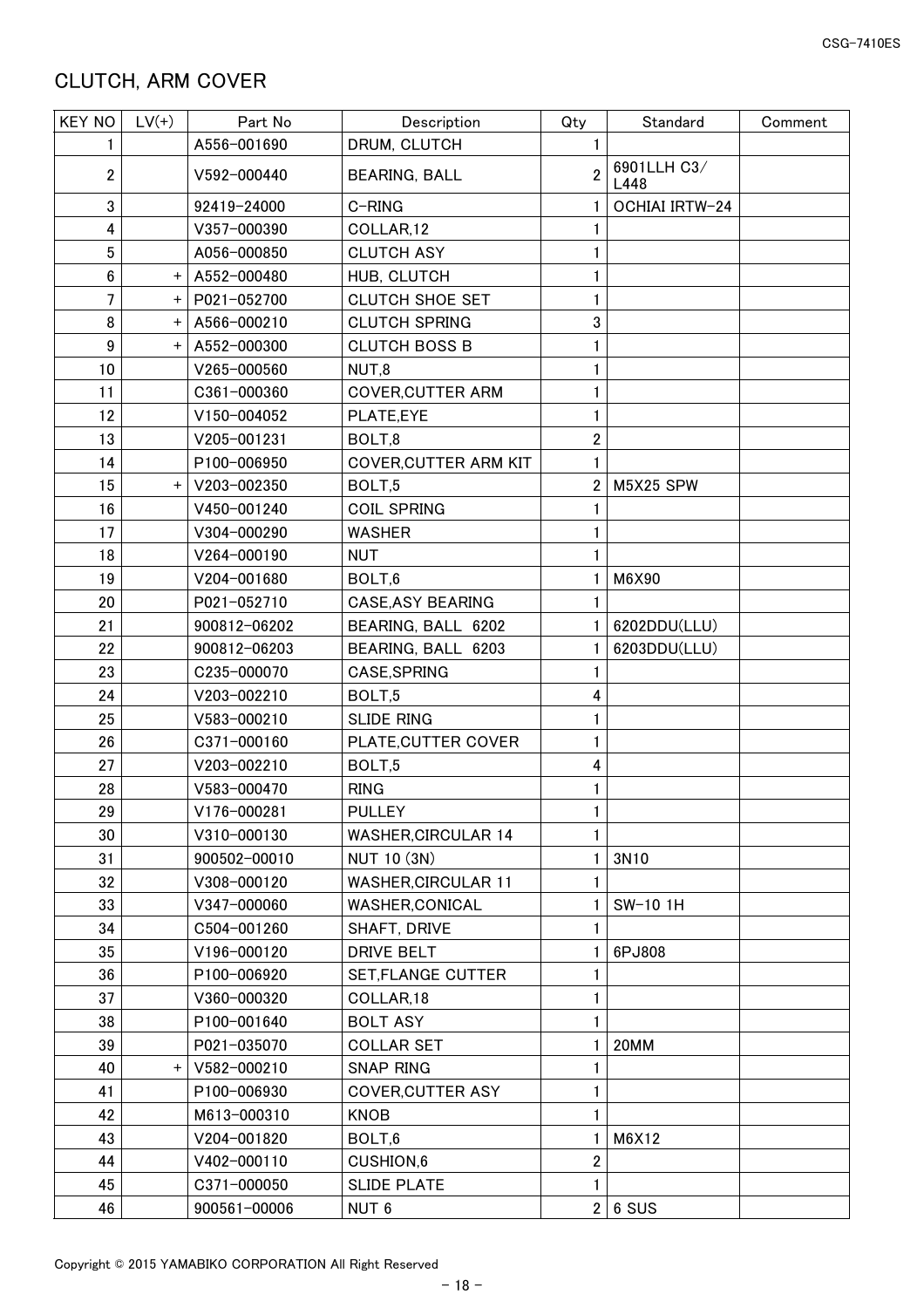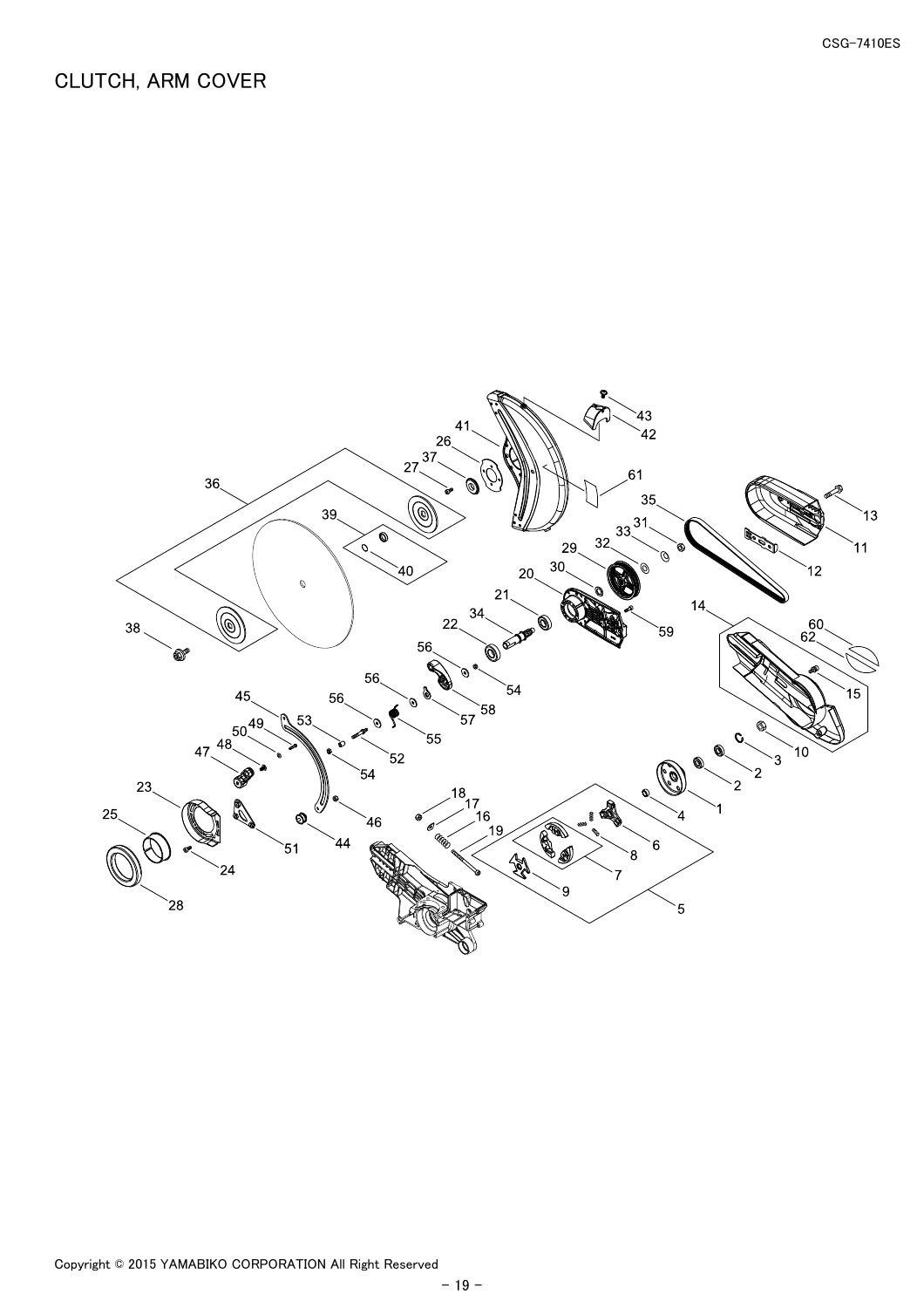<span id="page-21-0"></span>

| <b>KEY NO</b> | $LV(+)$ | Part No      | Description          | Qty            | Standard                    | Comment |
|---------------|---------|--------------|----------------------|----------------|-----------------------------|---------|
| 47            |         | C442-000100  | STOPPER, HAND GUARD  |                |                             |         |
| 48            |         | V204-001820  | BOLT,6               |                | M6X12                       |         |
| 49            |         | 900256-04016 | SCREW 4*16           |                | 4*16                        |         |
| 50            |         | 92204-04000  | WASHER               |                | $W-4$ 4.3 $*12*1.0$         |         |
| 51            |         | C371-000170  | PLATE, CUTTER COVER  |                |                             |         |
| 52            |         | V204-001810  | BOLT,6               |                |                             |         |
| 53            |         | V354-000080  | COLLAR <sub>,6</sub> |                | $6.2*10*12$                 |         |
| 54            |         | 900561-00006 | NUT <sub>6</sub>     |                | 6 SUS                       |         |
| 55            |         | V452-001820  | SPRING, TORSION      |                |                             |         |
| 56            |         | V304-000320  | <b>COLLAR</b>        | 3              |                             |         |
| 57            |         | M613-000320  | <b>KNOB</b>          |                |                             |         |
| 58            |         | E151-000030  | KNOB, LEVER          |                |                             |         |
| 59            |         | V203-002210  | BOLT <sub>.5</sub>   | $\overline{2}$ |                             |         |
| 60            |         | X502-001130  | LABEL, ECHO          |                | <b>ECHO</b><br>(SEMICIRCLE) |         |
| 61            |         | X505-010780  | LABEL, CAUTION       |                |                             |         |
| 62            |         | X543-005380  | LABEL, MODEL         |                | CSG-7410ES                  |         |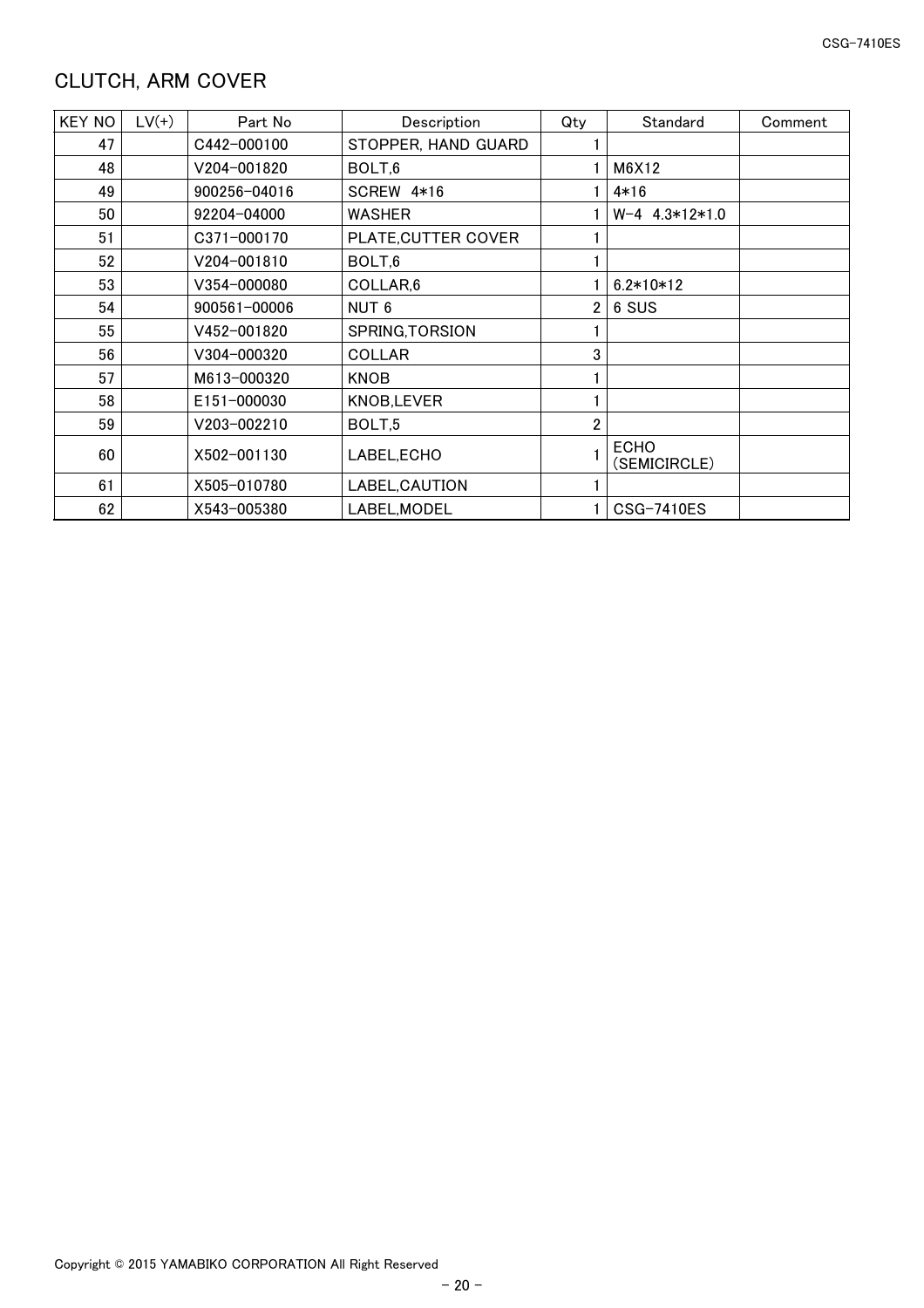## <span id="page-22-0"></span>ACCESSORIES

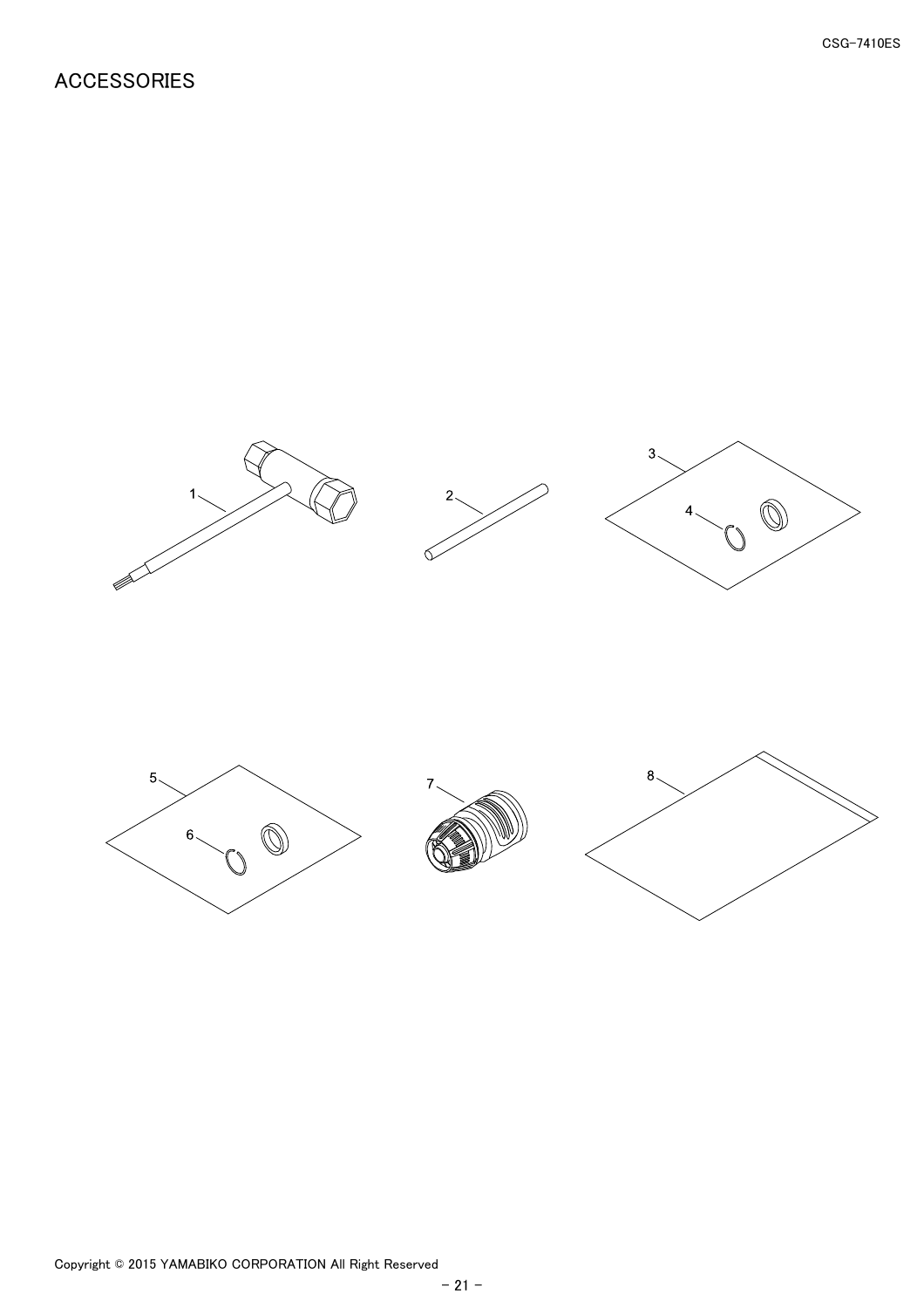# <span id="page-23-0"></span>ACCESSORIES

| KEY NO | $LV(+)$ | Part No     | Description       | Qty | Standard | Comment |
|--------|---------|-------------|-------------------|-----|----------|---------|
|        |         | X602-000410 | TOOL, WRENCH      |     | 13X19MM  |         |
|        |         | X606-000080 | TOOL, BAR         |     | $5*120$  |         |
| 3      |         | P021-025860 | <b>COLLAR SET</b> |     | 22MM     |         |
|        | $+$     | V582-000210 | SNAP RING         |     |          |         |
|        |         | P021-034830 | <b>COLLAR SET</b> |     | 25.4MM   |         |
|        | $\pm$   | V582-000210 | SNAP RING         |     |          |         |
|        |         | V700-000151 | <b>COUPLER</b>    |     | 18213-50 |         |
| 8      |         | X705-000220 | <b>TOOL BAG</b>   |     |          |         |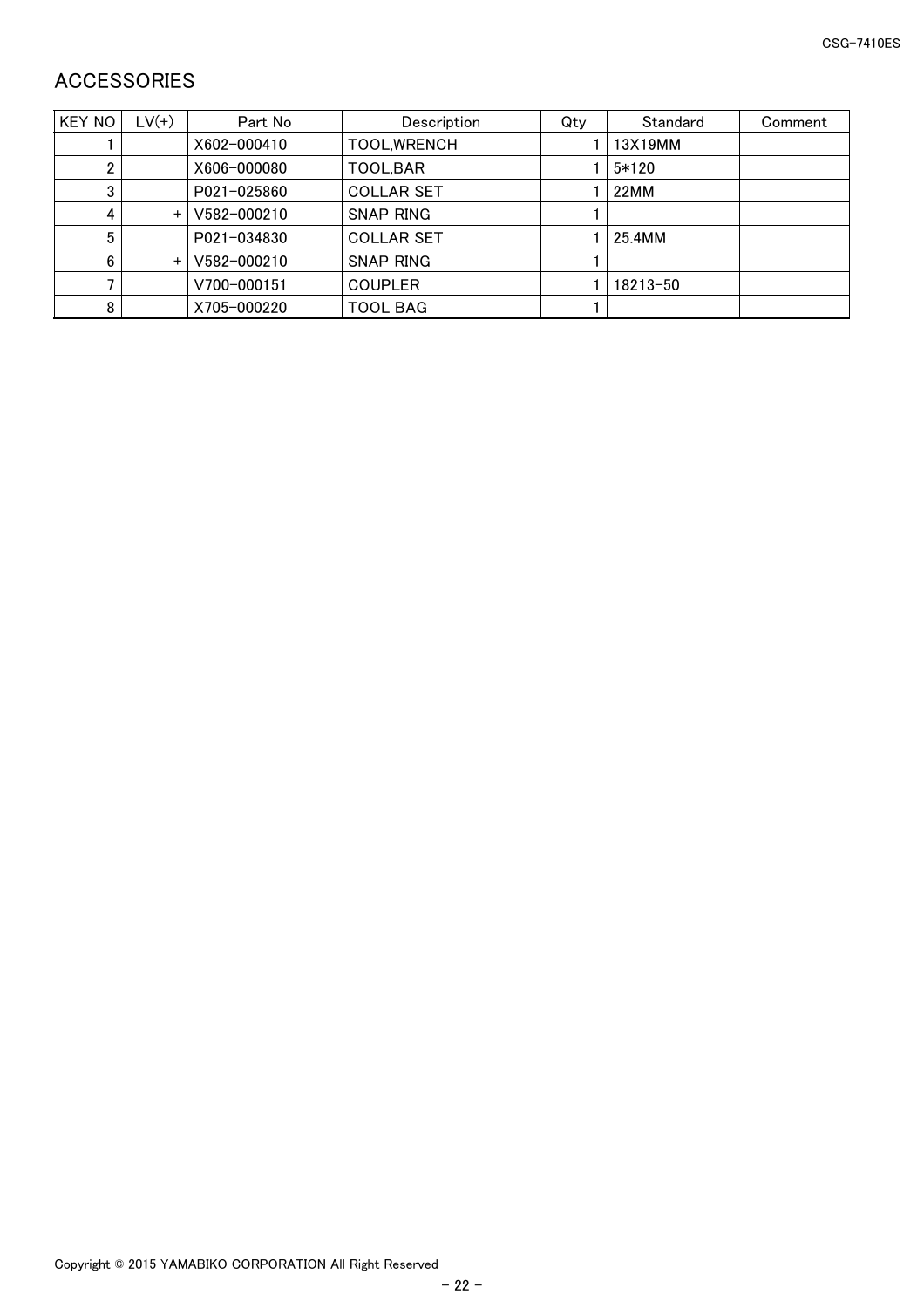## <span id="page-24-0"></span>WATER SYSTEM KIT

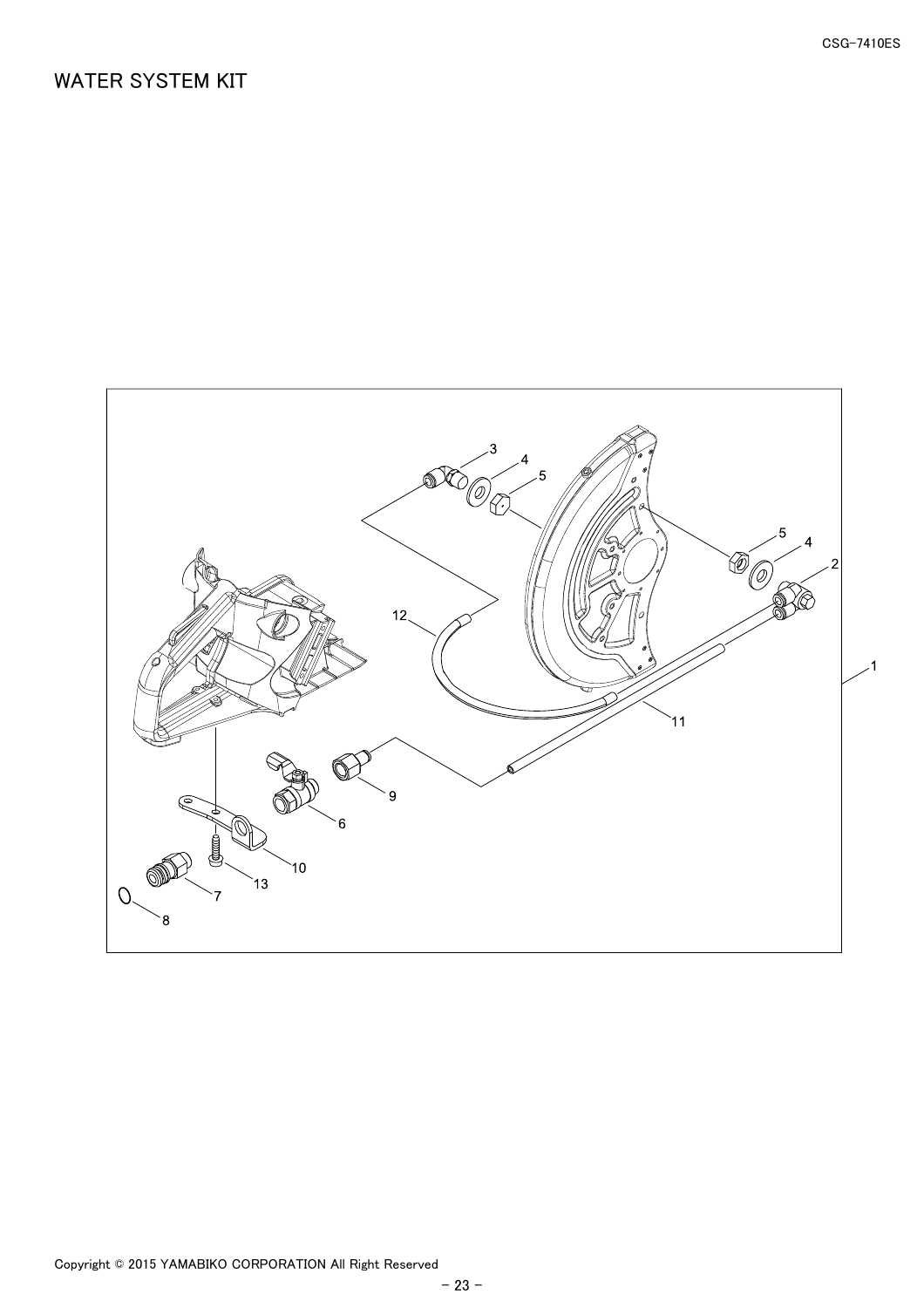# <span id="page-25-0"></span>WATER SYSTEM KIT

| <b>KEY NO</b>   | $LV(+)$   | Part No      | Description             | Qty | Standard            | Comment |
|-----------------|-----------|--------------|-------------------------|-----|---------------------|---------|
|                 |           | P100-006940  | <b>WATER SYSTEM,KIT</b> |     |                     |         |
| $\overline{2}$  | $\ddot{}$ | A373-000240  | <b>CONNECTOR, PIPE</b>  |     | KQ2Z06-01NS-<br>X35 |         |
| 3               | $\ddot{}$ | A373-000250  | <b>CONNECTOR, PIPE</b>  |     | KQ2L06-01NS-<br>X35 |         |
| 4               | $\ddot{}$ | 100146-00310 | WASHER (C-R)            | 2   |                     |         |
| 5               | $\ddot{}$ | M652-000070  | NUT                     | 2   |                     |         |
| 6               | $\ddot{}$ | E245-000190  | COCK,LIQUID             |     | 8.5MM               |         |
| 7               | $\ddot{}$ | A373-000270  | <b>CONNECTOR, PIPE</b>  |     |                     |         |
| 8               | $\ddot{}$ | V581-000320  | O RING                  |     |                     |         |
| 9               | $\ddot{}$ | A373-000260  | <b>CONNECTOR, PIPE</b>  |     | KQ2F06-G02N         |         |
| 10 <sup>°</sup> | $\ddot{}$ | E258-000160  | <b>BRACKET,COCK</b>     |     | 3.2T                |         |
| 11              | $+$       | V471-005380  | <b>PIPE</b>             |     |                     |         |
| 12              | $\ddot{}$ | V471-005390  | <b>PIPE</b>             |     |                     |         |
| 13              | $\ddot{}$ | V204-001290  | BOLT,6                  | 2   |                     |         |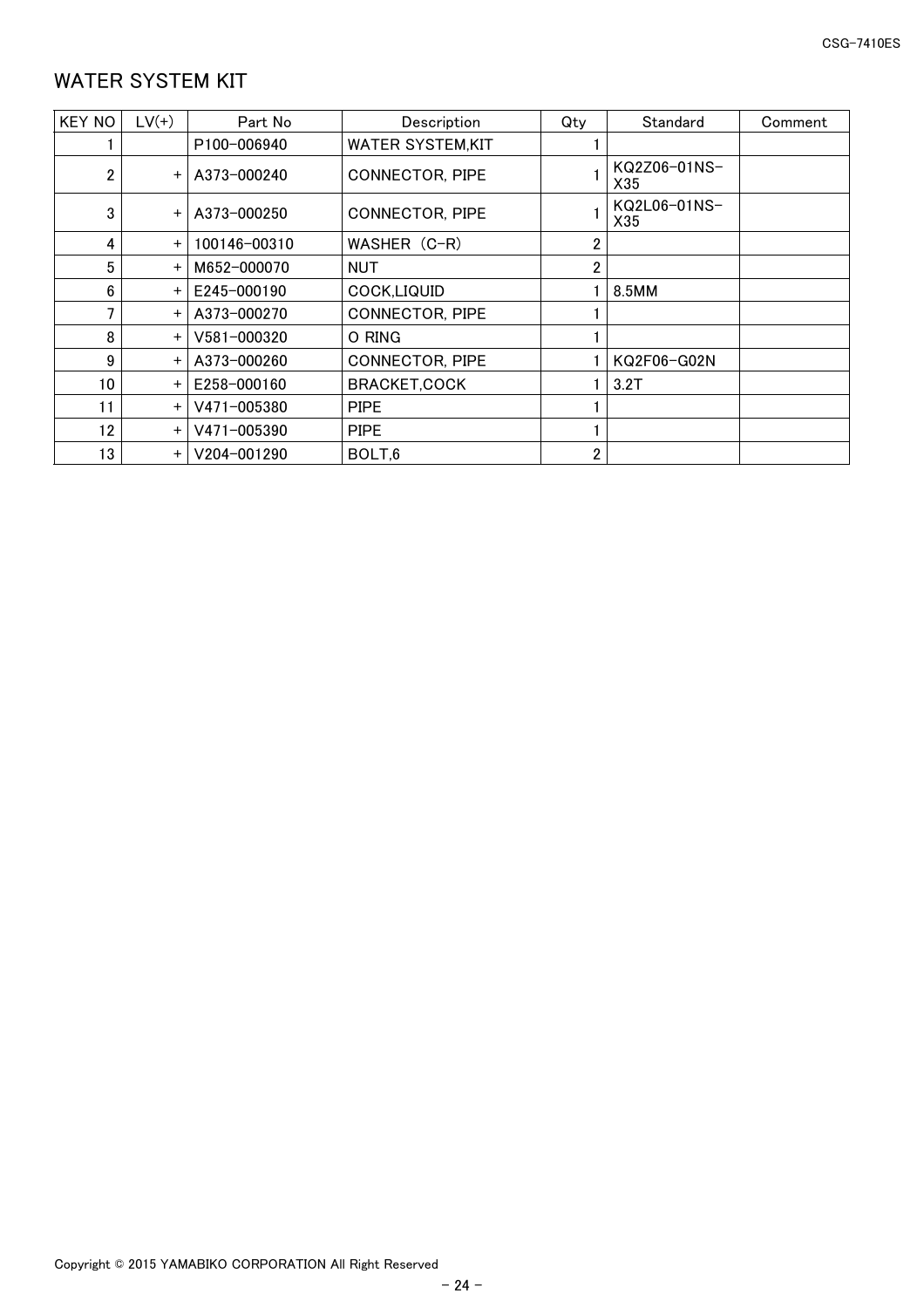| Part No                | Part descrition                    | Page | Part No                | Part descrition                 | Page           | Part No          | Part descrition                    | Page             |
|------------------------|------------------------------------|------|------------------------|---------------------------------|----------------|------------------|------------------------------------|------------------|
| $100146 - 0 -$<br>0310 | WASHER (C-R)                       | 24   | $900561 - 0 -$<br>0006 | NUT <sub>6</sub>                | 18             | A200-00-<br>1111 | <b>INSULATOR,</b><br><b>INTAKE</b> | 8                |
| $123110 - 1 -$<br>6130 | <b>SCREW, PUMP</b><br><b>COVER</b> | 10   | $900561 - 0 -$<br>0006 | NUT <sub>6</sub>                | 20             | A202-00-<br>0280 | <b>BELLOWS, INTAKE</b>             | 8                |
| $123114 - 3 -$<br>8830 | <b>SCREW</b>                       | 10   | $900600 - 0 -$<br>0005 | WASHER 5                        | 8              | A203-00-<br>0060 | <b>SEAL</b>                        | 8                |
| $123122 - 1 -$<br>6131 | SPRING, METER.<br><b>LEVER</b>     | 10   | $900603 - 0 -$<br>0005 | WASHER 5                        | 8              |                  | <b>SEAL</b>                        | 8                |
| $123123 - 1 -$<br>8330 | LEVER, METERING                    | 10   | $900605 - 0 -$<br>0005 | WASHER, SPRING 5                | 8              | A228-00-<br>0070 | SEAL, CLEANER                      | 8                |
| $123125 - 1 -$<br>2330 | <b>GASKET, FUEL</b><br><b>PUMP</b> | 10   | $900810 - 3 -$<br>6202 | <b>BEARING, BALL</b><br>6202    |                | A228-00-<br>0080 | SEAL, CLEANER                      | 8                |
| $123126 - 1 -$<br>0631 | <b>SCREEN, INLET</b>               | 10   | $900812 - 0 -$<br>6202 | <b>BEARING, BALL</b><br>6202    | 18             | A232-00-<br>1980 | LID, CLEANER                       | 8                |
| $123127 - 1 -$<br>5030 | <b>RING</b>                        | 10   | $900812 - 0 -$<br>6203 | <b>BEARING, BALL</b><br>6203    | 18             | A232-00-<br>1990 | LID, CLEANER                       | 8                |
| 123130-0-<br>2960      | <b>SCREW</b>                       | 10   | $91121 - 05 -$<br>010  | <b>BOLT, FLANGE</b>             | 12             | A239-00-<br>0100 | PIPE, INTAKE                       | 8                |
| $123132 - 1 -$<br>6130 | VALVE, CHOKE                       | 10   | $92204 - 04 -$<br>000  | <b>WASHER</b>                   | 20             | A240-00-<br>0181 | ROD, CHOKE                         | 4                |
| 123133-0-<br>4260      | SPRING, IDLE<br><b>ADJUST</b>      | 10   | $92419 - 24 -$<br>000  | C-RING                          | 18             | A310-00-<br>0530 | SCREEN,<br><b>ARRESTOR</b>         | 12               |
| $123137 - 1 -$<br>9830 | VALVE, INLET<br><b>NEEDLE</b>      | 10   | $93115 - 03 -$<br>010  | <b>KEY</b>                      | 6              | A312-00-<br>0130 | PLATE, EXHUST                      | 12 <sub>2</sub>  |
| 123138-0-<br>3930      | PIN, METERING<br><b>LEVER</b>      | 10   | 94000-36-<br>203       | <b>BEARING, BALL</b><br>6203    | 4              | A313-00-<br>2100 | <b>GUIDE, EXHAUST</b>              | 12               |
| $123140 - 1 -$<br>6130 | GASKET, M.<br><b>DIAPHRAGM</b>     | 10   | $A011 - 00 -$<br>1430  | CRANKSHAFT, ASY                 | $\overline{2}$ | A356-00-<br>0190 | VALVE, CHECK                       | 16               |
| $123146 - 1 -$<br>0631 | PLUG, WELCH                        | 10   | $A014 - 00 -$<br>0130  | RELEASE ASY.,<br>COMP.          | $\overline{2}$ | A365-00-<br>0050 | CONNECTOR, CAP                     | 16               |
| 123149-2-<br>6030      | <b>WASHER</b>                      | 10   | $A021 - 00 -$<br>4950  | CARBURETOR,<br><b>DIAPHRAGM</b> | 8              | A369-00-<br>0540 | STRAINER, FUEL                     | 16               |
| 123156-3-<br>0830      | STOP, THROTTLE                     | 10   | $A021 - 00 -$<br>4950  | CARBURETOR,<br><b>DIAPHRAGM</b> | 10             | A373-00-<br>0240 | CONNECTOR, PIPE                    | 24               |
| $123181 - 3 -$<br>9130 | PUMP, PRIMER                       | 4    | A051-00-<br>3400       | STARTER, RECOIL                 | 14             | A373-00-<br>0250 | CONNECTOR, PIPE                    | 24               |
| $159010 - 1 -$<br>0230 | PLUG, SPARK<br>(BPMR-7A            | 6    | A056-00-<br>0850       | <b>CLUTCH ASY</b>               | 18             | A373-00-<br>0260 | <b>CONNECTOR, PIPE</b>             | 24               |
| $900105 - 0$<br>5060   | BOLT, H.S. 5*60                    | 8    | $A101 - 00 -$<br>0570  | RING, PISTON                    | $\overline{2}$ | A373-00-<br>0270 | CONNECTOR, PIPE                    | 24               |
| $900105 - 0 -$<br>6018 | BOLT, H.S. 6*18                    | 12   | A130-00-<br>2360       | <b>CYLINDER</b>                 | $\overline{2}$ | A409-00-<br>1041 | ROTOR, MAGNETO                     | $\boldsymbol{6}$ |
| $900256 - 0$<br>4016   | SCREW 4*16                         | 20   | $A160 - 00 -$<br>3590  | COVER, CYLINDER                 | 8              | A411-00-<br>1820 | COIL, IGNITION                     | 6                |
| $900500 - 0 -$<br>0006 | NUT 6                              | 14   | A163-00-<br>0050       | STAY, COVER                     | 8              | A426-00-<br>0010 | TERMINAL,<br>SPARKPLUG             | 6                |
| $900502 - 0 -$<br>0010 | NUT 10 (3N)                        | 18   | A172-00-<br>2970       | COVER, FAN                      | 14             | A427-00-<br>0200 | CAP, SPARK PLUG                    | 6                |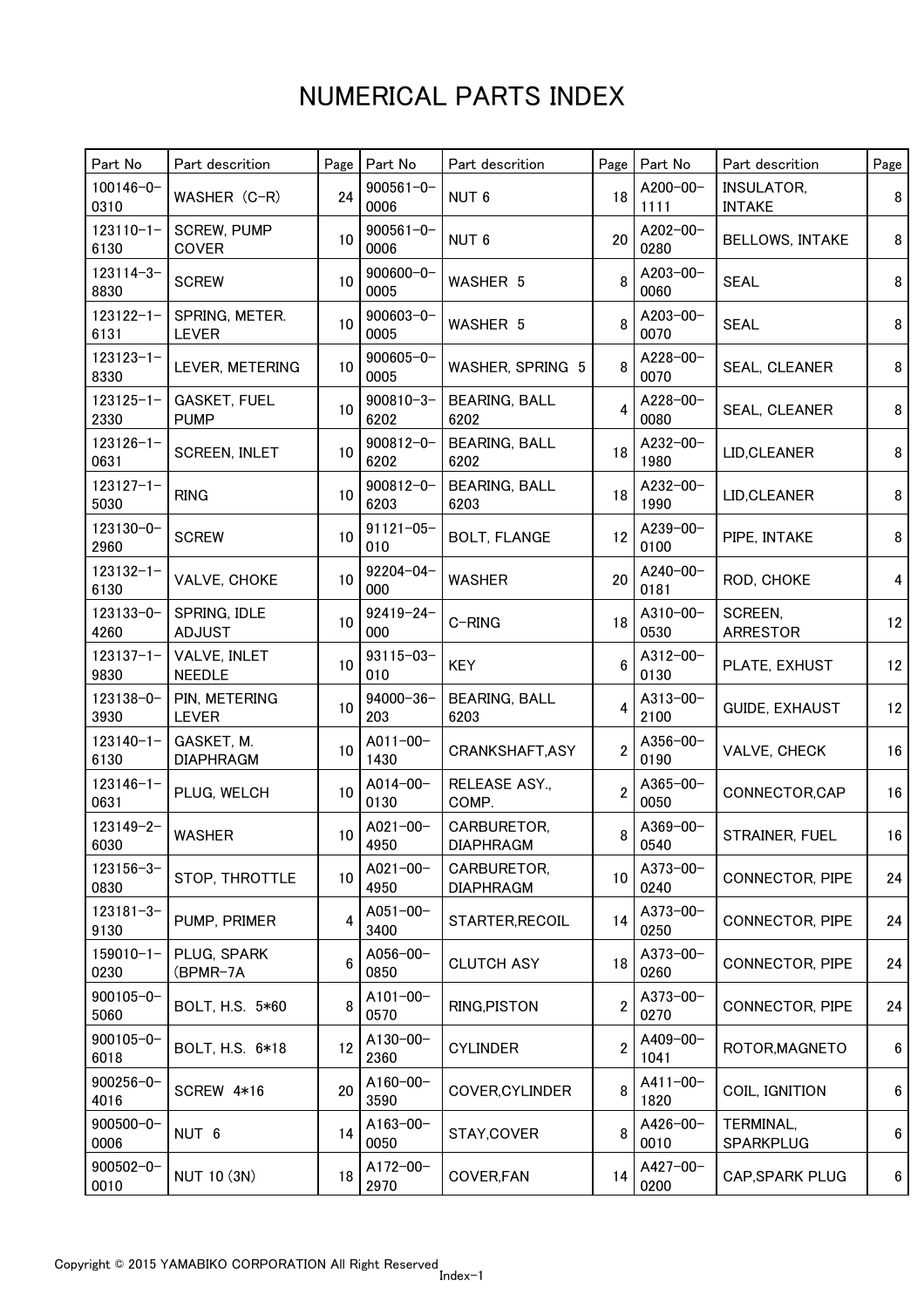| Part No               | Part descrition               | Page            | Part No               | Part descrition                | Page            | Part No               | Part descrition                 | Page            |
|-----------------------|-------------------------------|-----------------|-----------------------|--------------------------------|-----------------|-----------------------|---------------------------------|-----------------|
| A440-00-<br>1670      | <b>SWITCH</b>                 | 4               | $E151 - 00 -$<br>0030 | KNOB, LEVER                    | 20              | P003-00-<br>6230      | <b>NEEDLE</b>                   | 10 <sup>°</sup> |
| A501-00-<br>0030      | <b>SHAFT</b>                  | 14              | $E245 - 00 -$<br>0190 | COCK,LIQUID                    | 24              | P021-02-<br>5860      | <b>COLLAR SET</b>               | 22              |
| A506-00-<br>0420      | <b>REEL</b>                   | 14              | $E258 - 00 -$<br>0160 | BRACKET, COCK                  | 24              | P021-03-<br>4830      | <b>COLLAR SET</b>               | 22              |
| A509-00-<br>0410      | <b>ROPE</b>                   | 14              | $E616 - 00 -$<br>0070 | CASE, FILTER                   | 8               | P021-03-<br>5070      | <b>COLLAR SET</b>               | 18              |
| A511-00-<br>0210      | <b>KNOB RECOIL</b>            | 14              | $J447 - 00 -$<br>1300 | <b>GUARD</b>                   | 16              | $P021 - 05 -$<br>2650 | PISTON KIT                      | $\overline{2}$  |
| A514-00-<br>0240      | <b>RATCHET</b>                |                 | M613-00-<br>0310      | <b>KNOB</b>                    | 18              | $P021 - 05 -$<br>2660 | <b>CRANKCASE SET</b>            | 4               |
| A519-00-<br>0040      | COVER                         | 14              | M613-00-<br>0320      | <b>KNOB</b>                    | 20              | $P021 - 05 -$<br>2670 | AIR FILTER SET                  | 8               |
| A552-00-<br>0300      | <b>CLUTCH BOSS B</b>          | 18              | M652-00-<br>0070      | <b>NUT</b>                     | 24              | $P021 - 05 -$<br>2680 | <b>MUFFLER ASY</b>              | 12              |
| A552-00-<br>0480      | HUB, CLUTCH                   | 18              | P003-00-<br>0010      | <b>LIMITER CAP</b>             | 10              | $P021 - 05 -$<br>2700 | <b>CLUTCH SHOE SET</b>          | 18              |
| A556-00-<br>1690      | DRUM, CLUTCH                  | 18              | P003-00-<br>0560      | SPRING, THRT.<br><b>RETURN</b> | 10              | $P021 - 05 -$<br>2710 | <b>CASE, ASY BEARING</b>        | 18              |
| A566-00-<br>0210      | <b>CLUTCH SPRING</b>          | 18              | P003-00-<br>0610      | <b>SPRING</b>                  | 10              | P022-00-<br>4680      | SPRING, SPIRAL                  | 14              |
| A607-00-<br>0040      | ROD, PUSH                     | 8               | P003-00-<br>0620      | LEVER-FAST IDLE                | 10              | $P022 - 01 -$<br>9940 | <b>SCREW TAPPING</b>            | 14              |
| $C235 - 00 -$<br>0070 | CASE, SPRING                  | 18              | P003-00-<br>2380      | <b>SCREW</b>                   | 10              | P022-03-<br>7670      | STOPPER, ROPE                   | 14              |
| $C361 - 00 -$<br>0360 | COVER, CUTTER<br><b>ARM</b>   | 18              | P003-00-<br>3020      | <b>LEVER</b>                   | 10              | P022-03-<br>9940      | <b>GUIDE, ROPE</b>              | 14              |
| $C371 - 00 -$<br>0050 | <b>SLIDE PLATE</b>            | 18              | P003-00-<br>3150      | <b>DIAPHRAGM PUMP</b>          | 10              | P022-03-<br>9950      | CATCHER, PAWL                   | 14              |
| $C371 - 00 -$<br>0160 | PLATE, CUTTER<br>COVER        | 18 <sup>1</sup> | P003-00-<br>3300      | COVER<br><b>DIAPHRAGM</b>      | 10 <sup>1</sup> | P022-05-<br>2320      | STARTER, RECOIL                 | 14              |
| $C371 - 00 -$<br>0170 | PLATE, CUTTER<br>COVER        | 20              | P003-00-<br>3320      | SHAFT ASSY                     | 10              | P100-00-<br>1411      | CARBURETOR,<br><b>ELBOW ASY</b> | 8               |
| C400-00-<br>1511      | HANDLE, FRONT                 | 16              | P003-00-<br>3340      | SHAFT ASSY                     | 10              | P100-00-<br>1640      | <b>BOLT ASY</b>                 | 18              |
| $C411 - 00 -$<br>0240 | LID, HANDLE                   | 16              | P003-00-<br>3650      | <b>IDEL SCREW</b>              | 10              | P100-00-<br>4891      | CAP, FUEL ASY                   | 16              |
| $C442 - 00 -$<br>0100 | STOPPER, HAND<br><b>GUARD</b> | 20              | P003-00-<br>4920      | <b>DIAPHRAGM ASSY</b>          | 10              | P100-00-<br>6910      | HANDLE ASY, REAR                | 16              |
| C450-00-<br>0630      | THROTTLE LEVER                | 16              | P003-00-<br>5400      | <b>SCREW</b>                   | 10              | P100-00-<br>6920      | SET, FLANGE<br><b>CUTTER</b>    | 18              |
| C454-00-<br>0530      | ROD, THROTTLE                 | 4               | P003-00-<br>6090      | DIAPHRAGM, FUEL<br><b>PUMP</b> | 10              | P100-00-<br>6930      | COVER, CUTTER<br><b>ASY</b>     | 18              |
| C460-00-<br>0301      | LOCKOUT,<br><b>THROTTLE</b>   | 16              | P003-00-<br>6150      | PUMP COVER ASY                 | 10              | P100-00-<br>6940      | <b>WATER SYSTEM,KIT</b>         | 24              |
| $C504 - 00 -$<br>1260 | SHAFT, DRIVE                  | 18              | P003-00-<br>6170      | VALVE, CHOKE                   | 10              | P100-00-<br>6950      | COVER, CUTTER<br><b>ARM KIT</b> | 18              |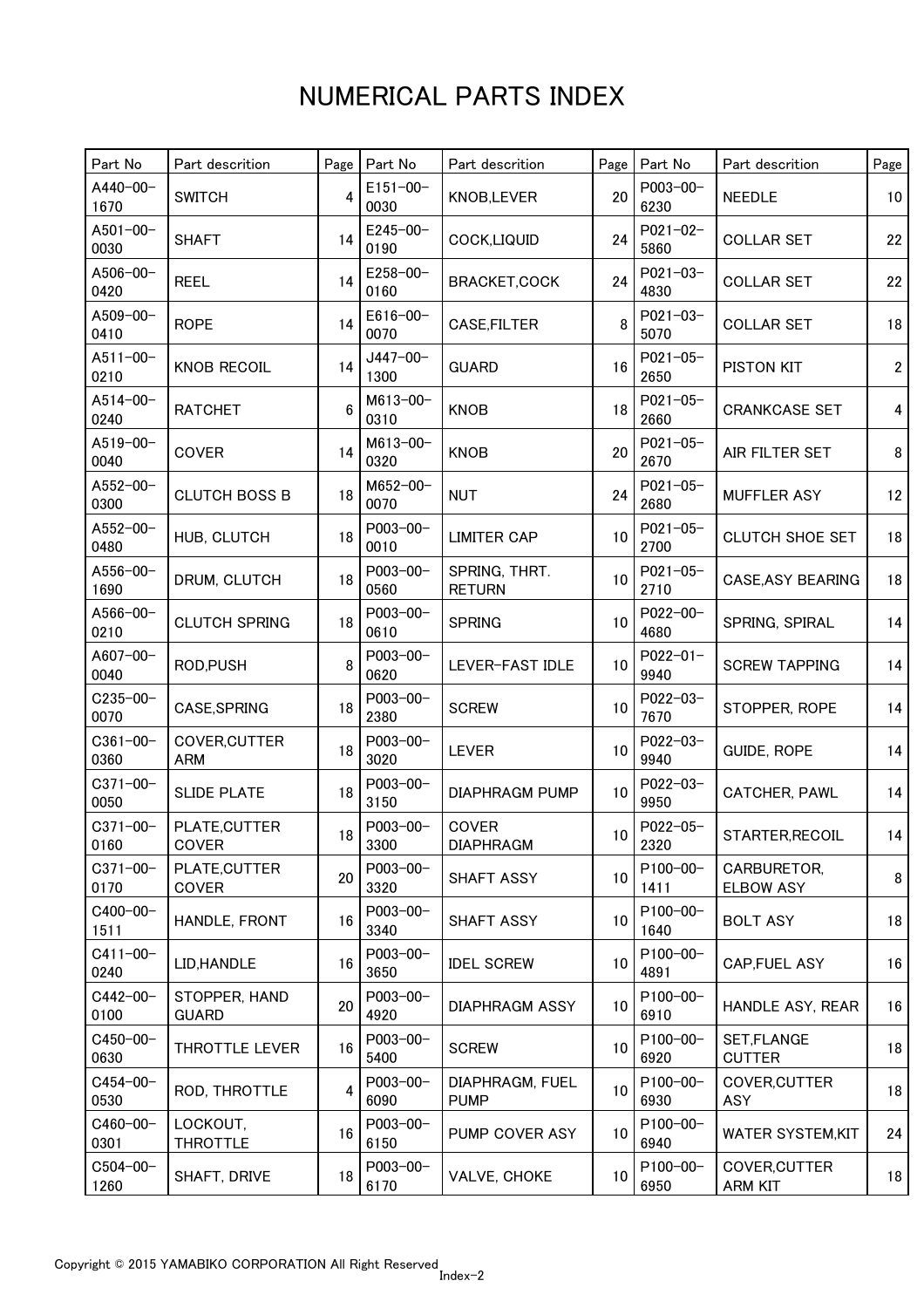| Part No               | Part descrition      | Page           | Part No               | Part descrition               | Page           | Part No               | Part descrition               | Page                    |
|-----------------------|----------------------|----------------|-----------------------|-------------------------------|----------------|-----------------------|-------------------------------|-------------------------|
| $V100 - 00 -$<br>0580 | <b>GASKET</b>        | $\overline{2}$ | $V203 - 00 -$<br>2230 | BOLT,5                        | 16             | $V310 - 00 -$<br>0130 | <b>WASHER, CIRCULAR</b><br>14 | 18                      |
| $V102 - 00 -$<br>0280 | GASKET,<br>CRANKCASE | 4              | $V203 - 00 -$<br>2240 | BOLT,5                        | 8              | $V347 - 00 -$<br>0060 | WASHER,CONICAL                | 18                      |
| $V103 - 00 -$<br>1270 | GASKET, INTAKE       | 8              | $V203 - 00 -$<br>2240 | BOLT,5                        | 14             | $V353 - 00 -$<br>0740 | COLLAR,5                      | 8                       |
| $V104 - 00 -$<br>2260 | GASKET, EXHAUST      | 12             | $V203 - 00 -$<br>2350 | BOLT,5                        | 18             | $V354 - 00 -$<br>0080 | COLLAR,6                      | 20                      |
| $V104 - 00 -$<br>2270 | GASKET, EXHAUST      | 12             | $V204 - 00 -$<br>0690 | <b>BOLT</b>                   | $\overline{2}$ | $V357 - 00 -$<br>0390 | COLLAR,12                     | 18                      |
| $V130 - 00 -$<br>0160 | <b>GROMMET CHOKE</b> |                | $V204 - 00 -$<br>0720 | <b>BOLT</b>                   | 6              | $V360 - 00 -$<br>0120 | <b>SLEEVE</b>                 | 8                       |
| $V131 - 00 -$<br>0150 | <b>GROMMET</b>       | 4              | $V204 - 00 -$<br>1290 | BOLT,6                        | 16             | $V360 - 00 -$<br>0320 | COLLAR,18                     | 18                      |
| $V133 - 00 -$<br>0040 | <b>GROMMET</b>       | 4              | $V204 - 00 -$<br>1290 | BOLT,6                        | 24             | $V401 - 00 -$<br>0220 | <b>CUSHION</b>                | 16                      |
| $V137 - 00 -$<br>0131 | GROMMET, FUEL        | 16             | $V204 - 00 -$<br>1680 | BOLT,6                        | 18             | $V401 - 00 -$<br>0350 | <b>CUSHION 27</b>             | $\overline{\mathbf{4}}$ |
| $V141 - 00 -$<br>0160 | GROMMET, PLUG        | 8              | $V204 - 00 -$<br>1810 | BOLT,6                        | 20             | $V401 - 00 -$<br>0350 | <b>CUSHION 27</b>             | 16                      |
| $V141 - 00 -$<br>0170 | GROMMET, PLUG        | 8              | $V204 - 00 -$<br>1820 | BOLT,6                        | 18             | $V401 - 00 -$<br>0430 | <b>CUSHION 26</b>             | 4                       |
| $V150 - 00 -$<br>4052 | PLATE,EYE            | 18             | $V204 - 00 -$<br>1820 | BOLT,6                        | 20             | $V402 - 00 -$<br>0110 | CUSHION,6                     | 18                      |
| $V176 - 00 -$<br>0281 | <b>PULLEY</b>        | 18             | $V205 - 00 -$<br>1231 | BOLT,8                        | 18             | $V420 - 00 -$<br>5030 | <b>CUSHION</b>                | 16                      |
| $V186 - 00 -$<br>0510 | JOINT, PIPE          | 16             | $V252 - 00 -$<br>0630 | <b>SCREW HILO</b>             | 8              | $V420 - 00 -$<br>5040 | <b>CUSHION</b>                | 16                      |
| $V186 - 00 -$<br>0530 | JOINT, PIPE          | 16             | $V252 - 00 -$<br>0800 | <b>SCREW HILO</b>             | 16             | $V421 - 00 -$<br>0050 | PLUG <sub>27</sub>            | 4                       |
| $V196 - 00 -$<br>0120 | <b>DRIVE BELT</b>    | 18 I           | $V253 - 00 -$<br>0850 | <b>SCREW TAPPING</b>          | 8              | $V421 - 00 -$<br>0050 | PLUG <sub>27</sub>            | 16                      |
| $V203 - 00 -$<br>0631 | BOLT <sub>.5</sub>   | 8              | $V264 - 00 -$<br>0190 | <b>NUT</b>                    | 18             | $V450 - 00 -$<br>1240 | <b>COIL SPRING</b>            | 18                      |
| $V203 - 00 -$<br>1650 | STOPPER BOLT         | 4              | $V265 - 00 -$<br>0220 | <b>NUT</b>                    | 6              | $V450 - 00 -$<br>2280 | SPRING.<br><b>COMPRESSION</b> | 8                       |
| $V203 - 00 -$<br>1660 | STOPPER BOLT 26      | 16             | $V265 - 00 -$<br>0560 | NUT,8                         | 18             | $V452 - 00 -$<br>0990 | <b>COIL SPRING</b>            | 6                       |
| $V203 - 00 -$<br>2210 | BOLT,5               | 6              | $V304 - 00 -$<br>0290 | <b>WASHER</b>                 | 18             | $V452 - 00 -$<br>1010 | <b>COIL SPRINNG</b>           | 14                      |
| $V203 - 00 -$<br>2210 | BOLT,5               | 18             | $V304 - 00 -$<br>0300 | <b>COLLAR</b>                 | 6              | $V452 - 00 -$<br>1620 | SPRING, TORSION               | 16                      |
| $V203 - 00 -$<br>2210 | BOLT,5               | 20             | $V304 - 00 -$<br>0310 | <b>WASHER</b>                 | 14             | $V452 - 00 -$<br>1820 | SPRING, TORSION               | 20                      |
| $V203 - 00 -$<br>2220 | BOLT,5               | 4              | $V304 - 00 -$<br>0320 | <b>COLLAR</b>                 | 20             | $V470 - 00 -$<br>1640 | <b>PULSE PIPE</b>             | 8                       |
| $V203 - 00 -$<br>2230 | BOLT,5               | 8              | $V308 - 00 -$<br>0120 | <b>WASHER, CIRCULAR</b><br>11 | 18             | $V470 - 00 -$<br>1650 | <b>PIPE</b>                   | 4                       |